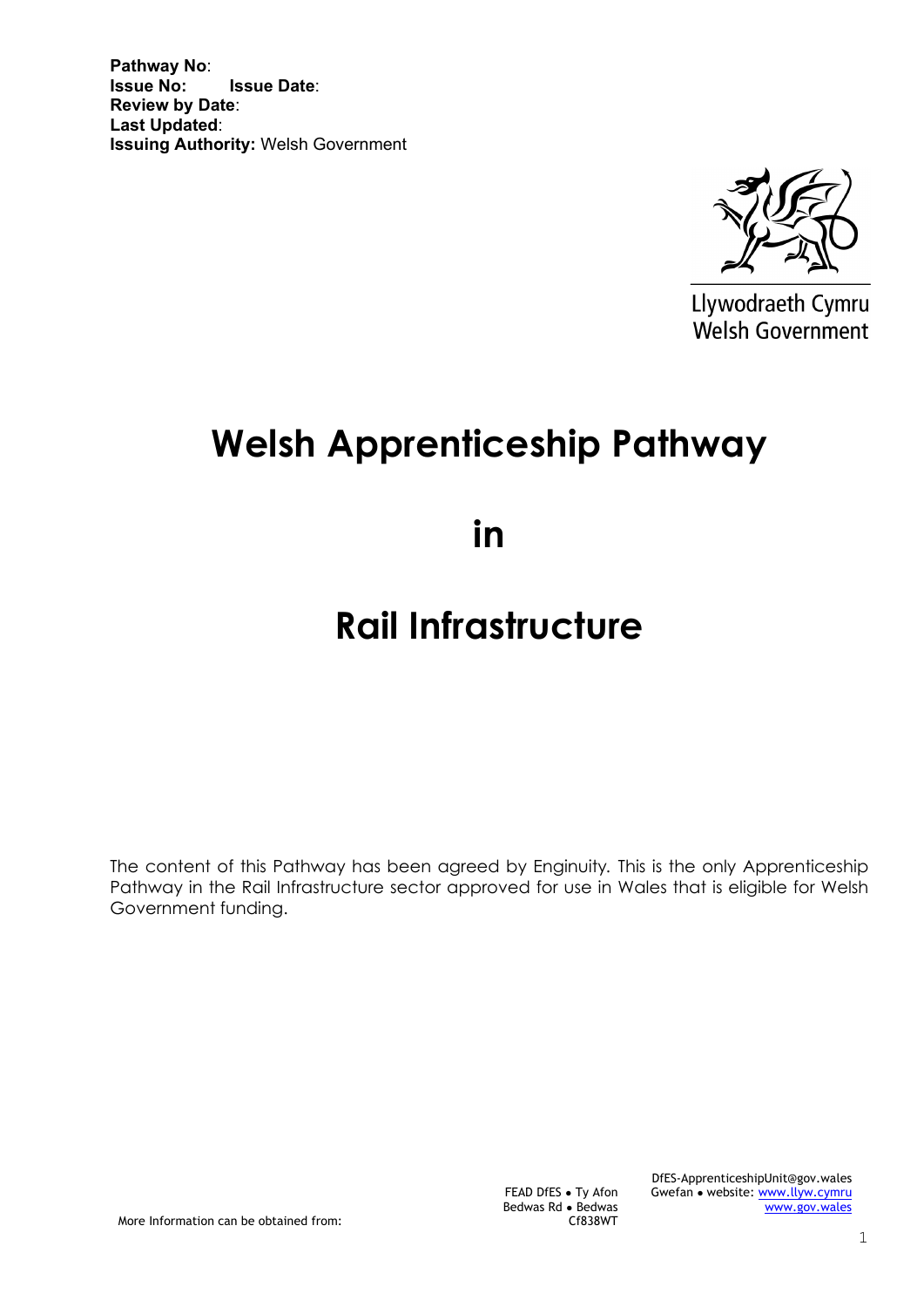# **Contents**

[Learning Programme Content](#page-2-0)

**[Entry Requirements](#page-2-1)** 

[Apprenticeship Pathway Learning Programme\(s\)](#page-5-0)

- [Level 2](#page-6-0) Track Maintenance
- [Level 3](#page-7-0) Signalling, Track, Telecoms, Electrification

Other Additional Requirements

[Job Roles](#page-15-0)

**[Progression](#page-15-1)** 

[Equality & Diversity](#page-16-0)

[Employment Responsibilities and Rights](#page-18-0)

**[Responsibilities](#page-18-1)**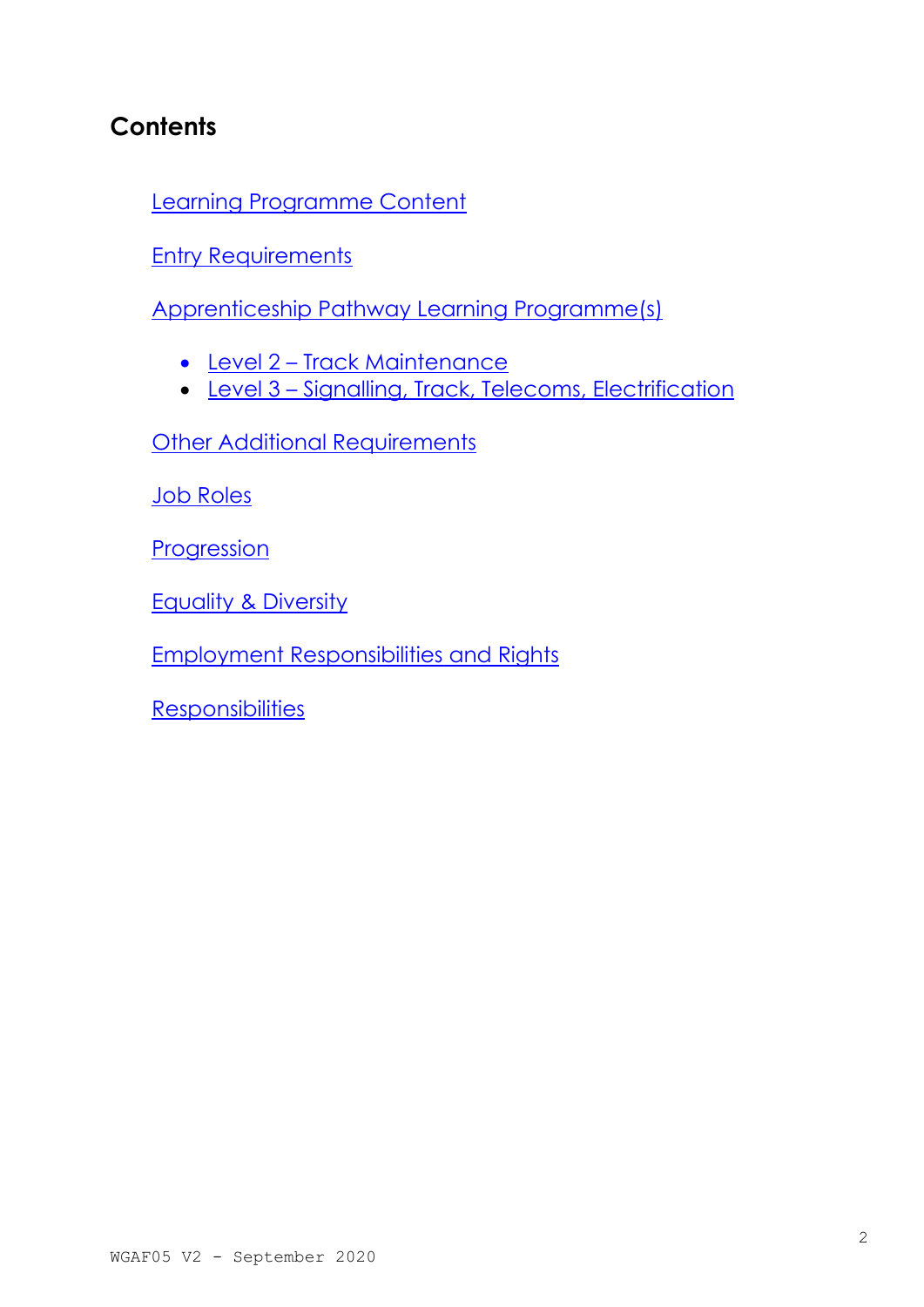# <span id="page-2-0"></span>**LEARNING PROGRAMME CONTENT**

The Learning Programme provision shall comprise of three mandatory elements:

- Qualifications,
- Essential Skills
- On/off the job training

The total minimum credit value required for the Level 2 Pathway 1 *(Track Maintenance)* is 77 credits.

The total minimum credit value required for the Level 3 Pathway 1 *(Signalling)* is 73 Credits.

## <span id="page-2-1"></span>**ENTRY REQUIREMENTS**

**The Level 2 framework** offers a range of occupations in track maintenance via 1 pathway. Employers are looking to attract applicants who want to apply engineering principles, enjoy solving problems, and are willing to work shifts.

As a guide, the level 2 Apprenticeship in Rail Infrastructure Engineering is suitable for applicants who have four relevant GCSEs grades D to E in English, Maths and a Science. The selection process on behalf of employers may include initial assessment where applicants will be asked if they have any qualifications or experience that can be accredited against the requirements of the apprenticeship. They may also be required to take tests in basic numeracy and literacy, communication skills and spatial awareness. There may also be an interview to ensure applicants have selected the right occupational sector and are motivated to become an apprentice, as undertaking an apprenticeship is a major commitment for both the individual and the employer.

Applicants who have completed the Welsh Baccalaureate may have completed units or short courses which will provide underpinning knowledge towards the Foundation Apprenticeship. This will be assessed during an initial assessment allowing Recognition of Prior Learning (RPL), where appropriate.

Employers would be interested in applicants who:

- are keen and motivated to work in a rail engineering environment or
- are willing to undertake a course of training both on-the-job and off-the-job and apply this learning in the workplace or
- have previous work experience or employment in the rail sector or
- have completed an Enhanced Engineering Programme (formerly Pathways to Apprenticeship programme) in a relevant discipline or
- have GCSEs grades D to E in English, Maths and Science or have a Welsh Baccalaureate or
- without formal qualifications can show, possibly through a portfolio, that they have the potential to complete this apprenticeship, through having previously worked in the sector at Level 2 or
- have completed the Essential Skills Qualifications (ESQ) qualifications or
- have completed tests in basic numeracy, literacy and communication skills and have spatial awareness and
- are able and prepared to work outside often in challenging weather environments.

Due to the safety critical nature of the role, applicants should be prepared to: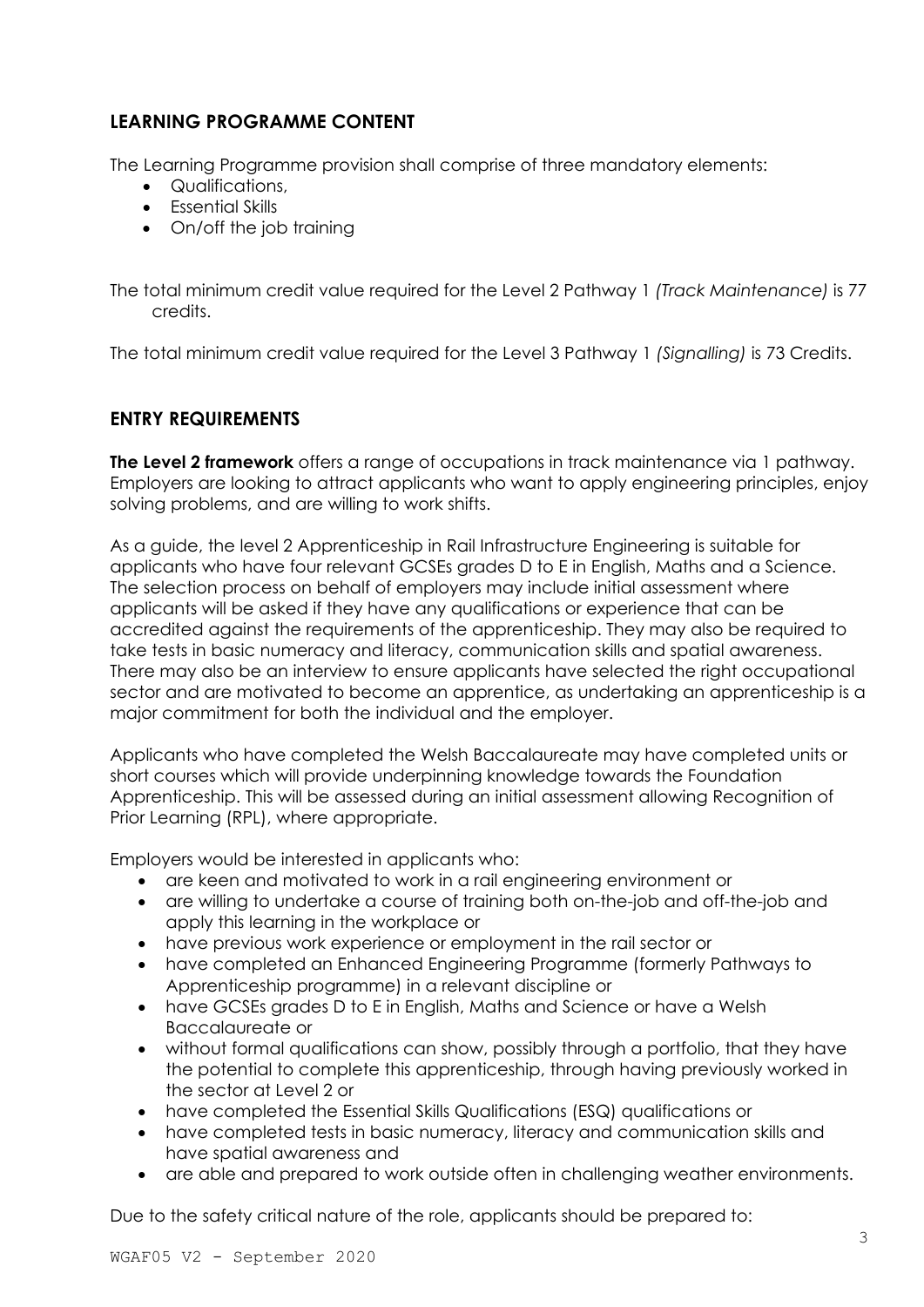- go through checks for physical health including hearing and eyesight (colour blindness)
- be tested for drugs and alcohol abuse
- undergo checks through the Criminal Records Bureau.

#### *Initial Assessment*

Training providers/colleges and employers will use initial assessment to ensure that applicants have a fair opportunity to demonstrate their ability and to tailor programmes to meet individual needs, recognising prior qualifications and experience.

#### *Rules to avoid the need to repeat qualifications*

To avoid the need to repeat qualifications, processes exist to ensure applicants with prior knowledge, qualifications and/or experience are not disadvantaged. Colleges, Training Providers and Awarding Organisations will be able to advise applicants on the current rules for accrediting prior learning (APL) and experience. There are no relaxations or proxies for any qualifications specified in this framework, however providers are encouraged to identify additional on-the-job training programmes that customise the learning to the new workplace.

It is understood that where applicants have accredited prior learning that apprentices must be offered training which helps them to deliver new skills and learning at a higher level.

#### *Essential Skills Qualifications*

Apprentices must undertake the required mandatory ESQ in Communication Skills and Application of Number Skills at Level 1, although the industry via the OLEC partners have indicated that ICT/Digital Literacy is not required for this job role.

Essential Skills Wales or ESQ qualifications achieved in the context of the Welsh Baccalaureate Qualification (WBQ) or GCSEs with ESQ can be accepted.

#### *Knowledge qualifications*

If applicants already have one of the knowledge qualifications or individual units at Level 2 (see knowledge qualifications page) before starting their apprenticeship, they may count this and will not have to repeat the qualification providing they have achieved this qualification within five years of starting their apprenticeship. For example, they may have already achieved the knowledge element as part of the Welsh Baccalaureate. Furthermore the hours that were spent gaining the qualification may be counted towards the total hours for the apprenticeship.

The Welsh Baccalaureate with its Core programme of personal learning and development studies along with options such as NVQs, Vocational Qualifications and Principal Learning (Engineering World, Discovering Engineering Technology and Engineering the Future) could provide significant opportunities for accreditation of Prior Learning against the components of this framework. The same processes can be applied to GCSEs. Training providers/colleges should be able to advise entrants on the potential reduction in programme duration that could result from accrediting previous qualifications and experience.

#### *Competence qualifications*

If applicants already have one of the competence qualifications at Level 2 (see competence qualifications page) before starting their apprenticeship, they may count this and will not have to repeat the qualification providing they have achieved this qualification within five years of starting their apprenticeship. The hours that were spent gaining the competence qualification may be counted towards the total hours for the apprenticeship.

It is important however that there is agreement between the employer and the apprentice that the applicant is currently competent.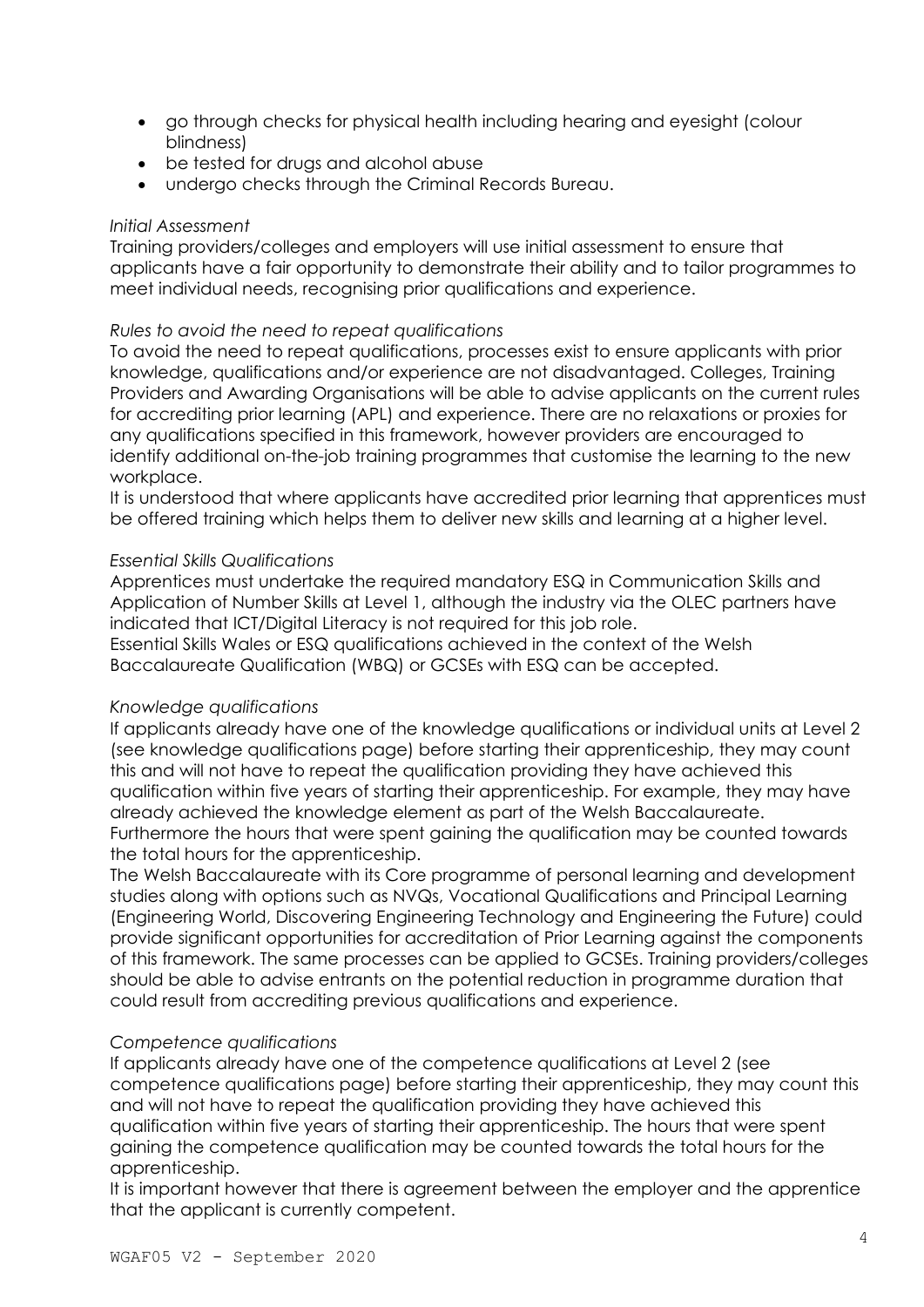#### *Prior experience in the sector*

Applicants that are already working in the sector or who have recently worked in the sector at the appropriate level can apply to have their experience formally recognised by an Awarding Organisation and this could count towards the qualification(s) in this framework.

**The Level 3 framework** offers a broad range of occupations via 4 pathways. Employers would welcome applicants from a wide and diverse background and wish to attract applicants who have an interest to work in a rail engineering environment.

As a guide, the Apprenticeship in Rail Infrastructure is suitable for applicants who have four GCSEs grade C or above including Maths, English, and a Science. This is not a hard and fast rule but may vary according to the pathway chosen (craft or technician) and the suitability of individual applicants.

Applicants who have completed the Welsh Baccalaureate may have completed units or short courses which will provide underpinning knowledge towards the Apprenticeship. This will be assessed during an initial assessment allowing Recognition of Prior Learning (RPL), where appropriate.

Employers would be interested in applicants who:

- have completed a Foundation Apprenticeship at Level 2 in the relevant rail infrastructure occupational discipline or
- have GCSEs in English, Maths and a Science grade C or above or have a Welsh Baccalaureate or
- have previous work experience or employment in the rail sector or
- without formal qualifications can show, possibly through a portfolio, that they have the potential to complete this apprenticeship, through having previously worked in the rail sector at Level 3 or
- are willing to undertake a course of training both on-the-job and off-the-job and apply this learning in the workplace or
- have completed the Essential Skills Qualifications (ESQ) qualifications
- are keen and motivated to work in a rail engineering environment or have the ability to follow instructions and diagrams
- have literacy and numeracy skills to work with data
- are a good team worker, who can also work under own initiative are keen and motivated to work in a rail engineering environment
- are able and prepared to work outside, often in challenging weather environments.

Due to the safety critical nature of the role, applicants should be prepared to:

- go through checks for physical health including hearing and eyesight (colour blindness) be tested for drugs and alcohol abuse
- undergo checks through the Criminal Records Bureau.

#### *Selection Process*

The selection process on behalf of employers may include initial assessment activity such as tests in basic numeracy, literacy, communication skills and spatial awareness. There may also be an interview to ensure potential apprentices have selected the right occupational sector to meet their needs and expectations and those of their employer, as undertaking an apprenticeship is a major commitment for both the individual and the employer.

*Rules to avoid the need to repeat qualifications*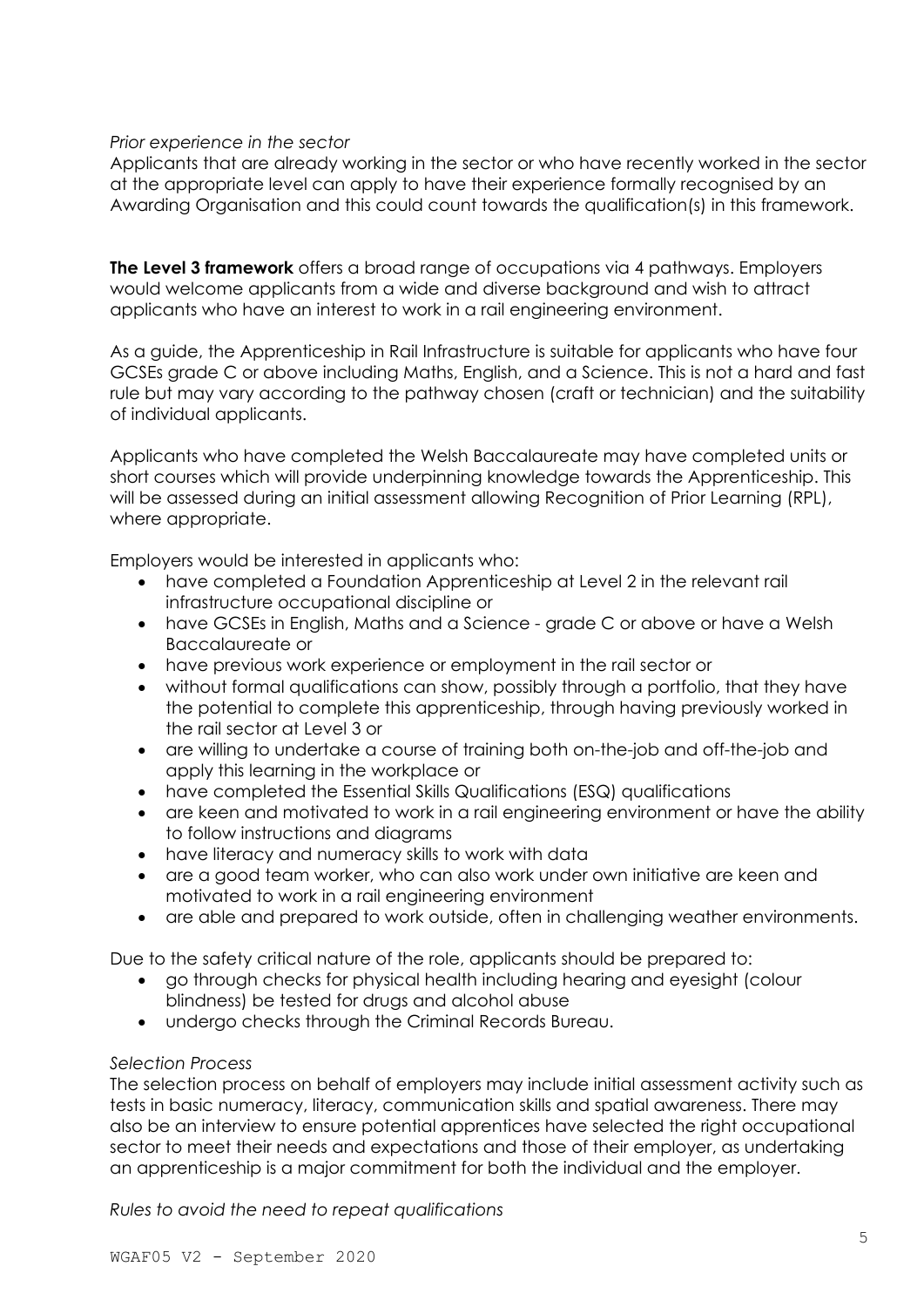To avoid the need to repeat qualifications, processes exist to ensure applicants with prior knowledge, qualifications and/or experience are not disadvantaged. Colleges, Training Providers and Awarding Organisations will be able to advise applicants on the current rules for accrediting prior learning (APL) and experience. There are no relaxations or proxies for any qualifications specified in this framework, however, providers are encouraged to identify additional on-the-job training programmes that customise the learning to the new workplace.

#### *Essential Skills Qualifications*

Apprentices must undertake the required mandatory ESQ in Communication Skills and Application of Number Skills at Level 2, although the industry via the OLEC partners have indicated that ICT/Digital Literacy is not required for this job role. Essential Skills Wales or ESQ qualifications achieved in the context of the Welsh Baccalaureate Qualification (WBQ) or GCSEs with ESQ can be accepted.

#### *Knowledge qualifications*

If applicants already have one of the knowledge qualifications or individual units at Level 3 (see knowledge qualifications page) before starting their apprenticeship, they may count this and will not have to repeat the qualification providing they have achieved this qualification within five years of starting their apprenticeship. For example, they may have already achieved the knowledge element as part of the Welsh Baccalaureate. Furthermore the hours that were spent gaining the qualification may be counted towards the total hours for the apprenticeship. The Welsh Baccalaureate with its Core programme of personal learning and development studies along with options such as NVQs, Vocational Qualifications and Principal Learning (Engineering World, Discovering Engineering Technology and Engineering the Future) could provide significant opportunities for accreditation of Prior Learning against the components of this framework. The same processes can be applied to GCSEs. Training providers/colleges should be able to advise entrants on the potential reduction in programme duration that could result from accrediting previous qualifications and experience.

#### *Competence qualifications*

If applicants already have one of the competence qualifications at Level 3 (see competence qualifications page) before starting their apprenticeship, they may count this and will not have to repeat the qualification providing they have achieved this qualification within five years of starting their apprenticeship. It is important however that there is agreement between the employer and the apprentice that the applicant is currently competent. As is the case with the knowledge element above the hours that were spent gaining the competence qualification may be counted towards the total hours for the apprenticeship.

#### *Prior experience in the sector*

<span id="page-5-0"></span>Applicants that are already working in the sector or who have recently worked in the sector at the appropriate level can apply to have their experience formally recognised by an Awarding Organisation and this could count towards the qualification(s) in this framework.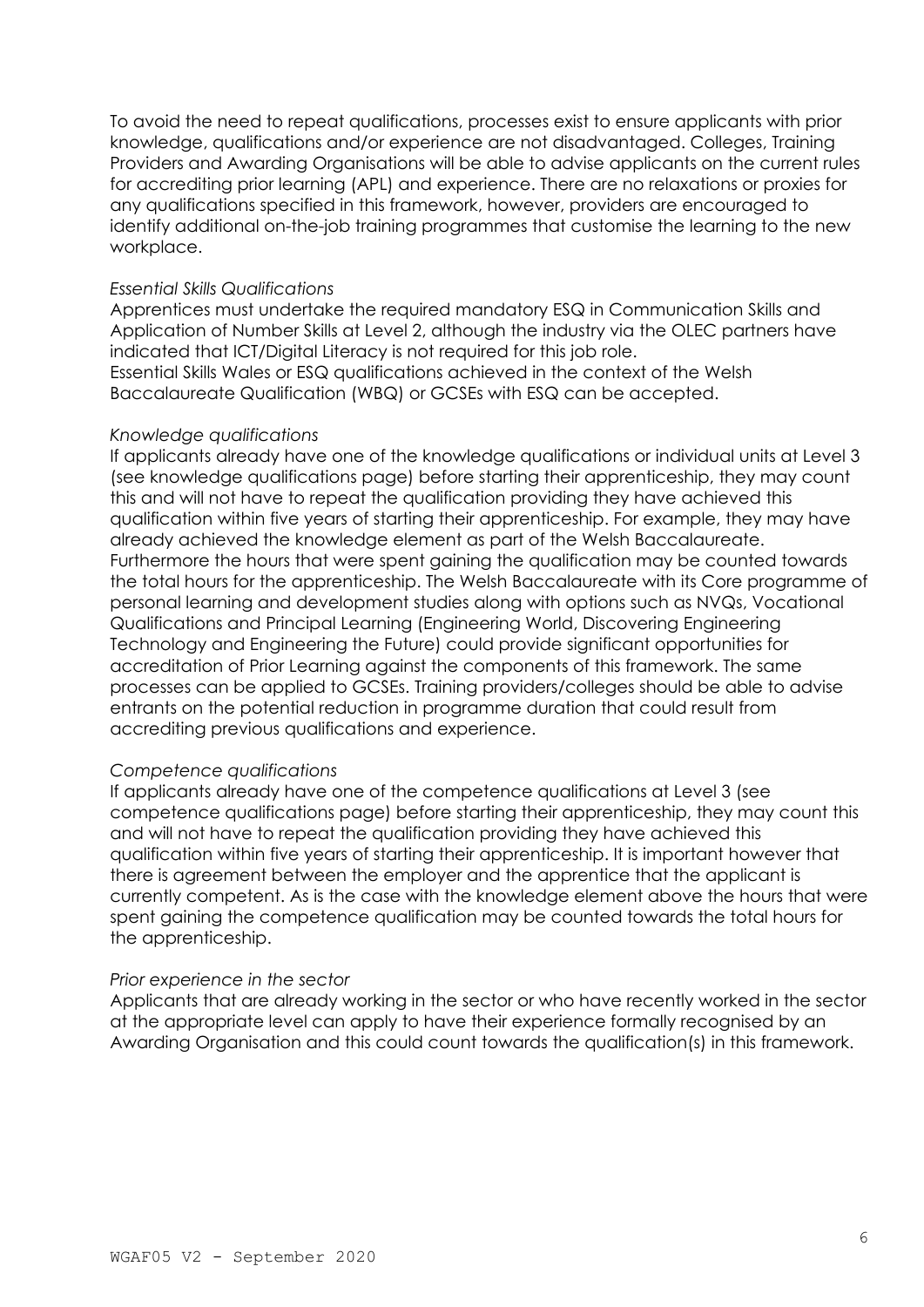# **APPRENTICESHIP PATHWAY LEARNING PROGRAMME(S)**

<span id="page-6-0"></span>**Level 2**: *Pathway 1 – Track Maintenance*

#### **Qualifications**

Participants must achieve one of the following *competence and knowledge* or one of the *combined* qualification(s) below. (*delete competence & knowledge or combined if not applicable)*

| Level 2 - NVQ Diploma in Rail Engineering Track Maintenance |                      |                 |                                |                                         |                                            |  |  |
|-------------------------------------------------------------|----------------------|-----------------|--------------------------------|-----------------------------------------|--------------------------------------------|--|--|
| Awarding<br><b>Body</b>                                     | Qualification<br>No. | Credit<br>Value | Total<br>Qualification<br>Time | Competence<br>/ Knowledge<br>/ Combined | Qualification<br>Assessment<br>Language(s) |  |  |
| EAL                                                         | 601/0198/2           | 37              | 370                            | Competence                              | English Only                               |  |  |
| City & Guilds                                               | 600/1076/9           | 37              | 370                            | Competence                              | English Only                               |  |  |

| Level 2 - Certificate in Rail Engineering Underpinning Knowledge |            |              |               |               |              |  |
|------------------------------------------------------------------|------------|--------------|---------------|---------------|--------------|--|
| Awarding<br>Qualification                                        | Credit     | Total        | Competence    | Qualification |              |  |
| <b>Body</b>                                                      |            | Value<br>No. | Qualification | / Knowledge   | Assessment   |  |
|                                                                  |            |              | Time          | / Combined    | Language(s)  |  |
| EAL                                                              | 601/0160/X | 28           | 280           | Knowledge     | English Only |  |

| Level 2 - Certificate in Rail Engineering Underpinning Knowledge |                      |                 |                                |                                         |                                            |  |
|------------------------------------------------------------------|----------------------|-----------------|--------------------------------|-----------------------------------------|--------------------------------------------|--|
| Awarding<br>Body                                                 | Qualification<br>No. | Credit<br>Value | Total<br>Qualification<br>Time | Competence<br>/ Knowledge<br>/ Combined | Qualification<br>Assessment<br>Language(s) |  |
| City & Guilds                                                    | 501/2174/1           | 28              | 280                            | Knowledge                               | English Only                               |  |

# **Essential Skills Wales (ESW)**

Essential Skills Wales qualifications assessment languages are English-Welsh

| Level 2: (Track  | Level | Minimum Credit |
|------------------|-------|----------------|
| Maintenance)     |       | Value          |
| Communication    |       |                |
| Application of   |       |                |
| Number           |       |                |
| Digital Literacy | J/A   |                |

# **On/Off the Job Training**

| Pathway                         | Minimum On the Job  <br><b>Training Hours</b> | Minimum Off the Job<br><b>Training Hours</b> |
|---------------------------------|-----------------------------------------------|----------------------------------------------|
| Level 2: (Track<br>Maintenance) | 179                                           | 270                                          |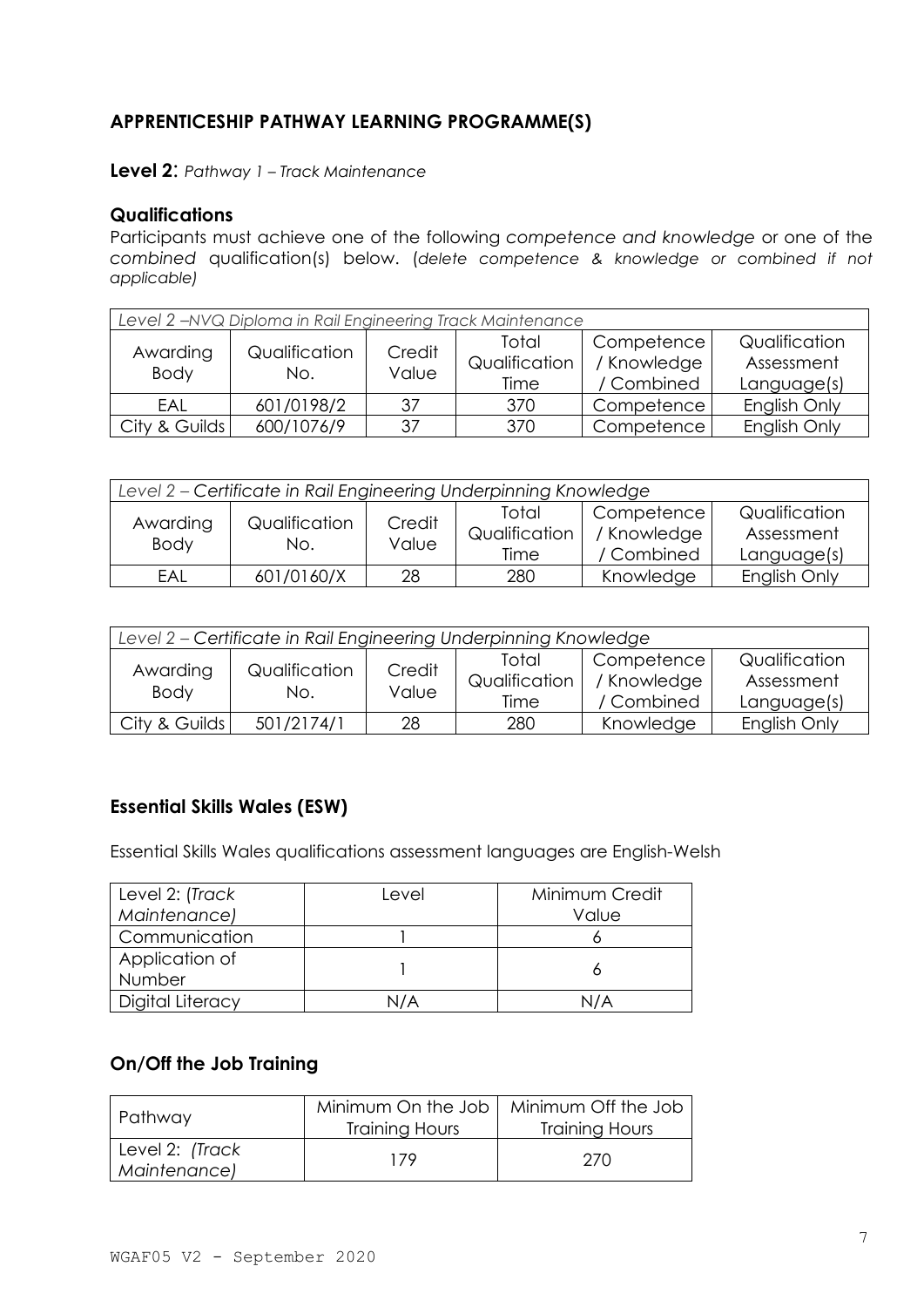## On/Off the Job Qualification details (Minimum Credit & Hours)

Competence qualification - 37 credits & Knowledge qualification - 28 credits

The total amount of training hours - which includes both on and off-the-job learning for this Pathway is 449 training hours.

On/Off the Job Essential Skills details (Minimum Credit & Hours)

- 6 credits / 45 GLH Level 1 Essential Skills Wales Communication
- 6 credits / 45 GLH Level 1 Essential Skills Wales Application of Number

# <span id="page-7-0"></span>**Level 3**: *Pathway 1 - Signalling*

## **Qualifications**

Participants must achieve one of the following *competence and knowledge* qualifications below.

| Level 3 - NVQ Diploma in Rail Engineering Signalling Maintainer and Fault Finder |               |        |               |             |               |  |
|----------------------------------------------------------------------------------|---------------|--------|---------------|-------------|---------------|--|
|                                                                                  |               |        | Total         | Competence  | Qualification |  |
| Awarding                                                                         | Qualification | Credit | Qualification | / Knowledge | Assessment    |  |
| <b>Body</b>                                                                      | No.           | Value  | Time          | / Combined  | Language(s)   |  |
| FAI                                                                              | 601/0246/9    | 42     | 420           | Competence  | English Only  |  |
| City & Guilds                                                                    | 600/1491/X    | 42     | 420           | Competence  | English Only  |  |

| Level 3 - NVQ Diploma in Rail Engineering Signalling Installer |                      |                 |                                |                                         |                                            |  |  |
|----------------------------------------------------------------|----------------------|-----------------|--------------------------------|-----------------------------------------|--------------------------------------------|--|--|
| Awarding<br><b>Body</b>                                        | Qualification<br>No. | Credit<br>Value | Total<br>Qualification<br>Time | Competence<br>/ Knowledge<br>/ Combined | Qualification<br>Assessment<br>Language(s) |  |  |
| EAL                                                            | 601/3865/8           | 37              | 370                            | Competence                              | English Only                               |  |  |

| Level 3 - NVQ Certificate in Rail Engineering Signalling Functional Tester |                      |                 |                                |                                         |                                            |  |
|----------------------------------------------------------------------------|----------------------|-----------------|--------------------------------|-----------------------------------------|--------------------------------------------|--|
| Awarding<br><b>Body</b>                                                    | Qualification<br>No. | Credit<br>Value | Total<br>Qualification<br>Time | Competence /<br>Knowledge /<br>Combined | Qualification<br>Assessment<br>Language(s) |  |
| EAL                                                                        | 601/3855/5           | 29              | 290                            | Competence                              | English Only                               |  |

| Level 3 - NVQ Certificate in Rail Engineering Signalling Installer |                      |                 |                                |                                         |                                            |  |
|--------------------------------------------------------------------|----------------------|-----------------|--------------------------------|-----------------------------------------|--------------------------------------------|--|
| Awarding<br><b>Body</b>                                            | Qualification<br>No. | Credit<br>Value | Total<br>Qualification<br>Time | Competence<br>/ Knowledge<br>/ Combined | Qualification<br>Assessment<br>Language(s) |  |
| EAL                                                                | 601/3839/7           | 15              | 150                            | Competence <sub>1</sub>                 | English Only                               |  |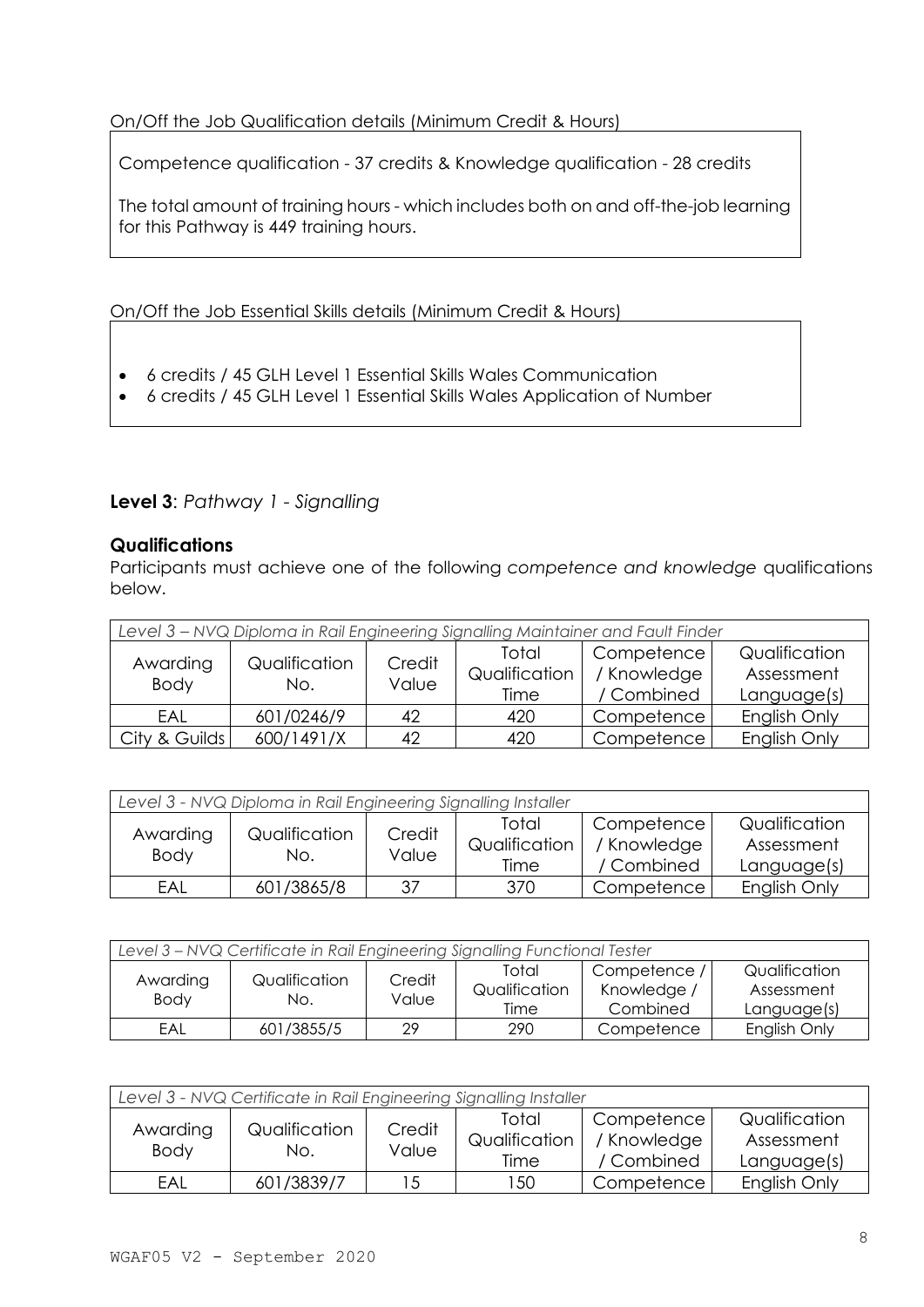| Level 3 – Diploma in Engineering |                      |                 |                                |                                         |                                            |  |
|----------------------------------|----------------------|-----------------|--------------------------------|-----------------------------------------|--------------------------------------------|--|
| Awarding<br><b>Body</b>          | Qualification<br>No. | Credit<br>Value | Total<br>Qualification<br>Time | Competence<br>/ Knowledge<br>/ Combined | Qualification<br>Assessment<br>Language(s) |  |
| City & Guilds                    | 600/0882/9           | 54              | 540                            | Knowledge                               | English Only                               |  |

| Level 3 - BTEC Diploma in Rail Engineering Technician Knowledge |                      |                 |                                |                                                      |                                            |  |
|-----------------------------------------------------------------|----------------------|-----------------|--------------------------------|------------------------------------------------------|--------------------------------------------|--|
| Awarding<br><b>Body</b>                                         | Qualification<br>No. | Credit<br>Value | Total<br>Qualification<br>Time | Competence <sup>'</sup><br>/ Knowledge<br>/ Combined | Qualification<br>Assessment<br>Language(s) |  |
| Pearson                                                         | 603/2537/9           |                 | 552                            | Knowledge                                            | English Only                               |  |

| Level 3 – Diploma in Installation and Maintenance of Engineering Assets |                      |                 |                                |                                         |                                            |  |
|-------------------------------------------------------------------------|----------------------|-----------------|--------------------------------|-----------------------------------------|--------------------------------------------|--|
| Awarding<br><b>Body</b>                                                 | Qualification<br>No. | Credit<br>Value | Total<br>Qualification<br>Time | Competence<br>/ Knowledge<br>/ Combined | Qualification<br>Assessment<br>Language(s) |  |
| EAL                                                                     | 601/0161/1           | 46              | 460                            | Knowledge                               | English Only                               |  |

| Level 3 - Diploma in Engineering Technology |                      |                 |                                |                                         |                                            |  |
|---------------------------------------------|----------------------|-----------------|--------------------------------|-----------------------------------------|--------------------------------------------|--|
| Awarding<br><b>Body</b>                     | Qualification<br>No. | Credit<br>Value | Total<br>Qualification<br>Time | Competence<br>/ Knowledge<br>/ Combined | Qualification<br>Assessment<br>Language(s) |  |
| EAL                                         | 501/1130/9           | 78              | 780                            | Knowledge                               | English Only                               |  |

| Level 3 - Subsidiary Diploma in Engineering Technologies |                      |                 |                                |                                         |                                            |  |
|----------------------------------------------------------|----------------------|-----------------|--------------------------------|-----------------------------------------|--------------------------------------------|--|
| Awarding<br><b>Body</b>                                  | Qualification<br>No. | Credit<br>Value | Total<br>Qualification<br>Time | Competence<br>/ Knowledge<br>/ Combined | Qualification<br>Assessment<br>Language(s) |  |
| EAL                                                      | 601/5799/9           | 48              | 480                            | Knowledge                               | English Only                               |  |

| Level 3 - Diploma in Engineering Technologies |                      |                 |                                |                                       |                                            |  |
|-----------------------------------------------|----------------------|-----------------|--------------------------------|---------------------------------------|--------------------------------------------|--|
| Awarding<br><b>Body</b>                       | Qualification<br>No. | Credit<br>Value | Total<br>Qualification<br>Time | Competence<br>Knowledge<br>/ Combined | Qualification<br>Assessment<br>Language(s) |  |
| EAL                                           | 601/5801/3           | 68              | 680                            | Knowledge                             | English Only                               |  |

| Level 3 - Extended Diploma in Engineering Technologies |                      |                 |                                |                                                      |                                            |  |  |
|--------------------------------------------------------|----------------------|-----------------|--------------------------------|------------------------------------------------------|--------------------------------------------|--|--|
| Awarding<br><b>Body</b>                                | Qualification<br>No. | Credit<br>Value | Total<br>Qualification<br>Time | Competence <sup>1</sup><br>/ Knowledge<br>/ Combined | Qualification<br>Assessment<br>Language(s) |  |  |
| EAL                                                    | 601/5802/5           | 98              | 980                            | Knowledge                                            | English Only                               |  |  |

Essential Skills Wales qualifications assessment languages are English-Welsh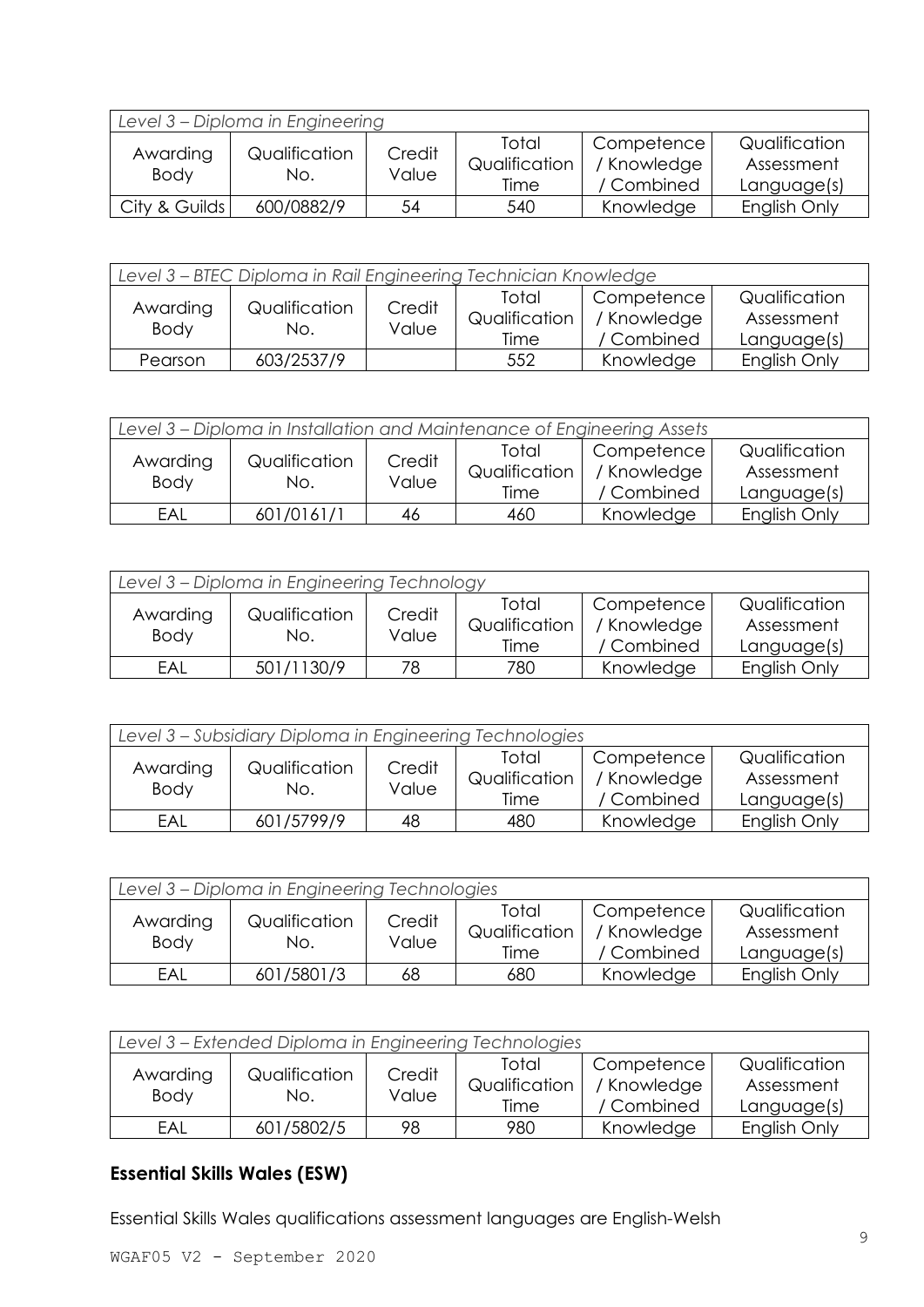| Level 3: Signalling      | Level  | Minimum Credit<br>Value |
|--------------------------|--------|-------------------------|
| Communication            |        |                         |
| Application of<br>Number |        |                         |
| Digital Literacy         | \J / A |                         |

# **On/Off the Job Training**

| Pathway             | Minimum On the Job  <br>Training Hours | Minimum Off the Job<br>Training Hours |  |
|---------------------|----------------------------------------|---------------------------------------|--|
| Level 3: Signalling | 02                                     | 470                                   |  |

## On/Off the Job Qualification details (Minimum Credit & Hours)

Competence qualification - 15 credits & Knowledge qualification - 46 credits

The total amount of training hours - which includes both on and off-the-job learning for this Pathway is 572 training hours.

On/Off the Job Essential Skills details (Minimum Credit & Hours)

- 6 credits / 60 GLH Level 2 Essential Skills Wales Communication
- 6 credits / 60 GLH Level 2 Essential Skills Wales Application of Number

# **Level 3**: *Pathway 2 - Track*

## **Qualifications**

Participants must achieve one of the following *competence and knowledge* or one of the *combined* qualifications below. *(delete competence & knowledge or combined if not applicable)*

| Level 3 - NVQ Diploma in Rail Engineering Track Maintenance |                      |                 |                                |                                         |                                            |  |  |
|-------------------------------------------------------------|----------------------|-----------------|--------------------------------|-----------------------------------------|--------------------------------------------|--|--|
| Awarding<br><b>Body</b>                                     | Qualification<br>No. | Credit<br>Value | Total<br>Qualification<br>Time | Competence<br>/ Knowledge<br>/ Combined | Qualification<br>Assessment<br>Language(s) |  |  |
| FAI                                                         | 601/0196/9           | 37              | 370                            | Competence                              | English Only                               |  |  |

| Level 3 - Diploma in Engineering |                      |                 |                                |                                       |                                            |  |  |
|----------------------------------|----------------------|-----------------|--------------------------------|---------------------------------------|--------------------------------------------|--|--|
| Awarding<br><b>Body</b>          | Qualification<br>No. | Credit<br>Value | Total<br>Qualification<br>Time | Competence<br>Knowledge<br>/ Combined | Qualification<br>Assessment<br>Language(s) |  |  |
| City & Guilds                    | 600/0882/9           | 54              | 540                            | Knowledge                             | English Only                               |  |  |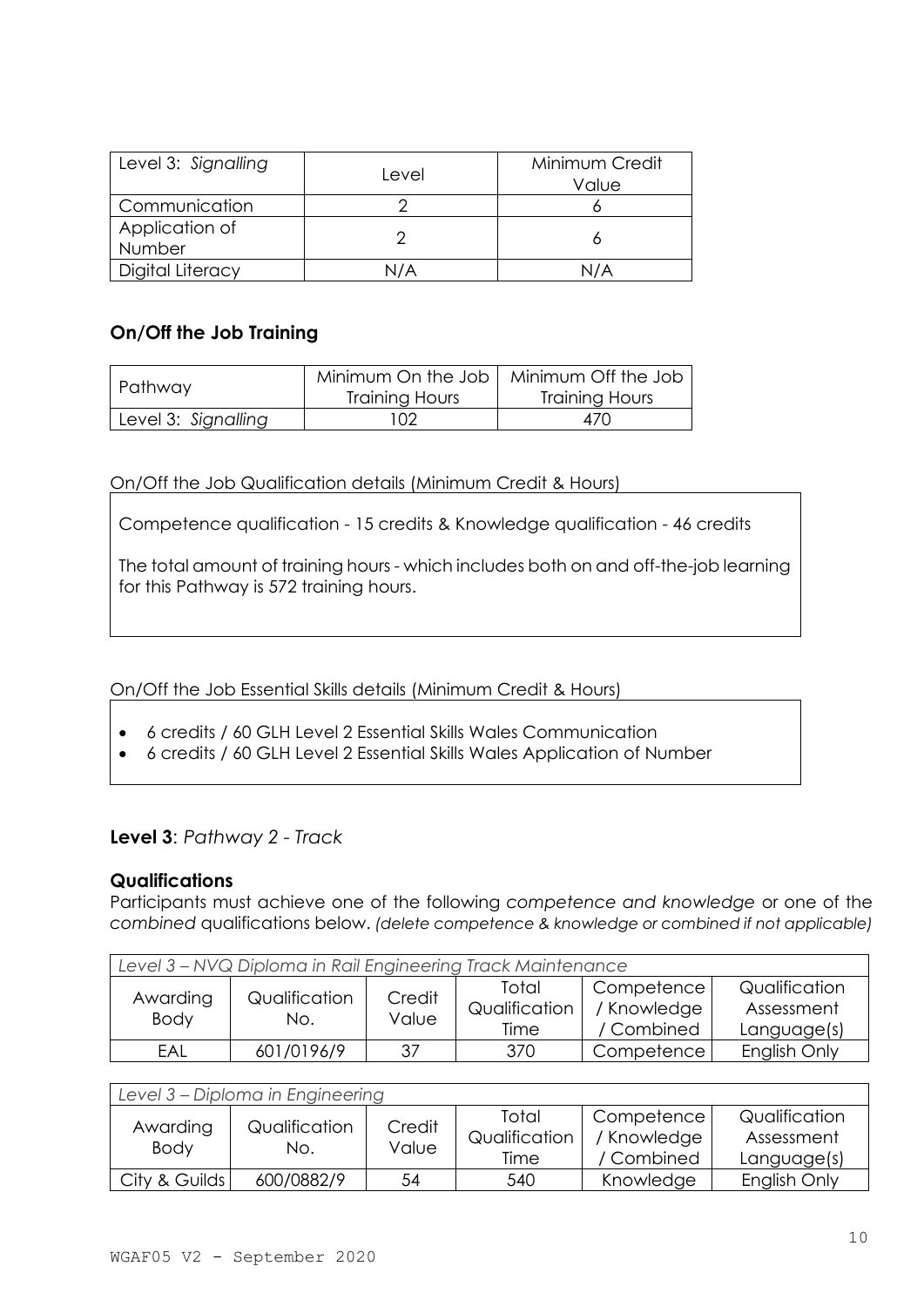| Level 3 - BTEC Diploma in Rail Engineering Technician Knowledge |                      |                 |                                |                                         |                                            |  |  |
|-----------------------------------------------------------------|----------------------|-----------------|--------------------------------|-----------------------------------------|--------------------------------------------|--|--|
| Awarding<br>Body                                                | Qualification<br>No. | Credit<br>Value | Total<br>Qualification<br>Time | Competence<br>/ Knowledge<br>/ Combined | Qualification<br>Assessment<br>Language(s) |  |  |
| Pearson                                                         | 603/2537/9           |                 | 552                            | Knowledge                               | English Only                               |  |  |

| Level 3 – Diploma in Installation and Maintenance of Engineering Assets |                      |                 |                                |                                         |                                            |  |  |
|-------------------------------------------------------------------------|----------------------|-----------------|--------------------------------|-----------------------------------------|--------------------------------------------|--|--|
| Awarding<br>Body                                                        | Qualification<br>No. | Credit<br>Value | Total<br>Qualification<br>Time | Competence<br>/ Knowledge<br>/ Combined | Qualification<br>Assessment<br>Language(s) |  |  |
| EAL                                                                     | 601/0161/1           | 46              | 460                            | Knowledge                               | English Only                               |  |  |

| Level 3 - Diploma in Engineering Technology |                      |                 |                                |                                         |                                            |  |  |
|---------------------------------------------|----------------------|-----------------|--------------------------------|-----------------------------------------|--------------------------------------------|--|--|
| Awarding<br><b>Body</b>                     | Qualification<br>No. | Credit<br>Value | Total<br>Qualification<br>Time | Competence<br>/ Knowledge<br>/ Combined | Qualification<br>Assessment<br>Language(s) |  |  |
| EAL                                         | 501/1130/9           | 78              | 780                            | Knowledge                               | English Only                               |  |  |

| Level 3 - Subsidiary Diploma in Engineering Technologies |                      |                 |                                |                                       |                                            |  |  |
|----------------------------------------------------------|----------------------|-----------------|--------------------------------|---------------------------------------|--------------------------------------------|--|--|
| Awarding<br><b>Body</b>                                  | Qualification<br>No. | Credit<br>Value | Total<br>Qualification<br>Time | Competence<br>Knowledge<br>/ Combined | Qualification<br>Assessment<br>Language(s) |  |  |
| EAL                                                      | 601/5799/9           | 48              | 480                            | Knowledge                             | English Only                               |  |  |
|                                                          |                      |                 |                                |                                       |                                            |  |  |

| Level 3 – Diploma in Engineering Technologies |                      |                 |                                |                                         |                                            |  |  |
|-----------------------------------------------|----------------------|-----------------|--------------------------------|-----------------------------------------|--------------------------------------------|--|--|
| Awarding<br><b>Body</b>                       | Qualification<br>No. | Credit<br>Value | Total<br>Qualification<br>Time | Competence<br>/ Knowledge<br>/ Combined | Qualification<br>Assessment<br>Language(s) |  |  |
| EAL                                           | 601/5801/3           | 68              | 680                            | Knowledge                               | English Only                               |  |  |

| Level 3 – Extended Diploma in Engineering Technologies |                      |                 |                                |                                         |                                            |  |  |
|--------------------------------------------------------|----------------------|-----------------|--------------------------------|-----------------------------------------|--------------------------------------------|--|--|
| Awarding<br><b>Body</b>                                | Qualification<br>No. | Credit<br>Value | Total<br>Qualification<br>Time | Competence<br>/ Knowledge<br>/ Combined | Qualification<br>Assessment<br>Language(s) |  |  |
| EAL                                                    | 601/5802/5           | 98              | 980                            | Knowledge                               | English Only                               |  |  |

Essential Skills Wales qualifications assessment languages are English-Welsh

| Level 3: (insert<br>Pathway title) | Level | Minimum Credit<br>Value |
|------------------------------------|-------|-------------------------|
| Communication                      |       |                         |
| Application of<br>Number           |       |                         |
| Digital Literacy                   | N/A   | N/A                     |

# **On/Off the Job Training**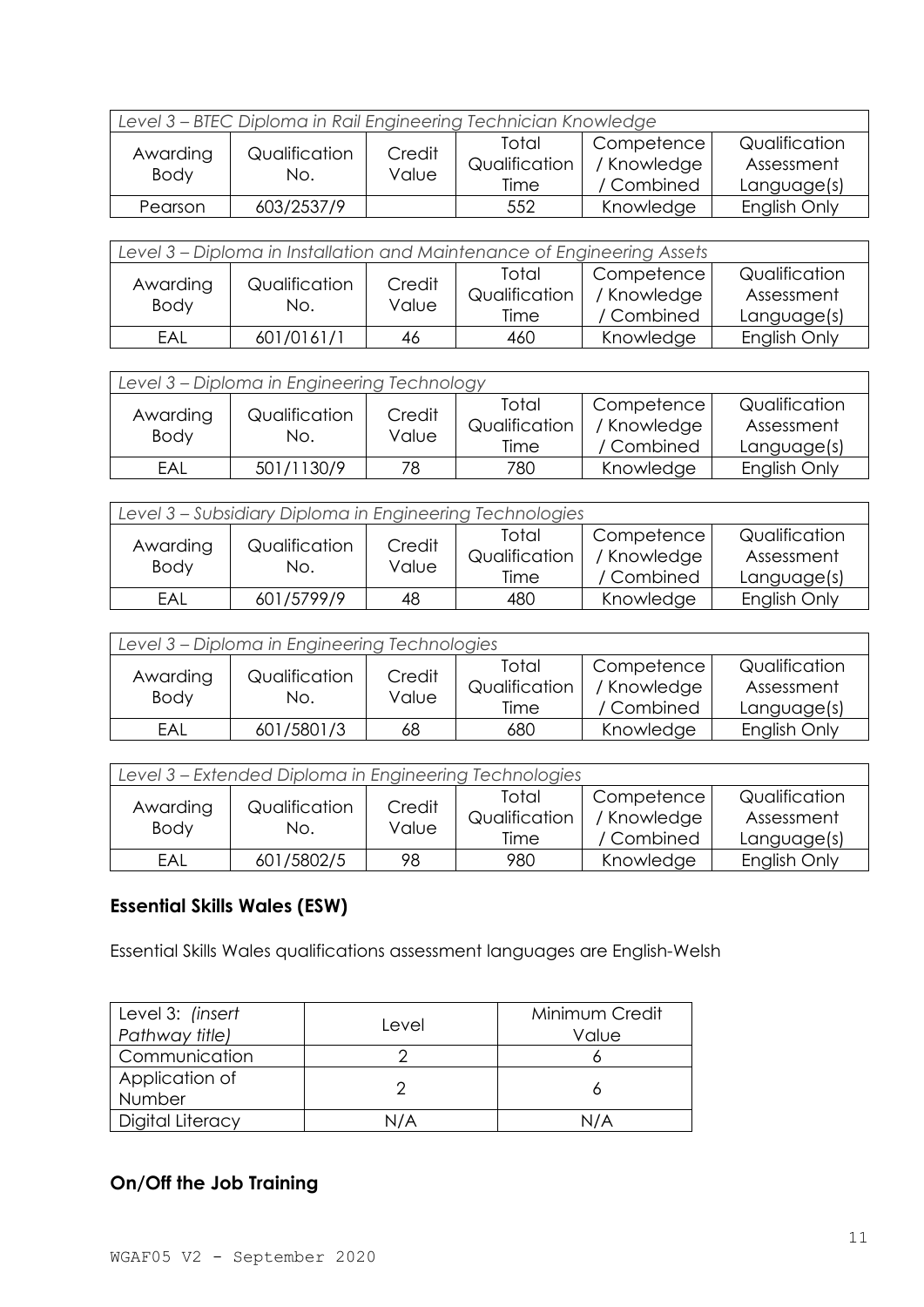| Pathway        | Minimum On the Job<br>Training Hours | Minimum Off the Job<br>Training Hours |  |
|----------------|--------------------------------------|---------------------------------------|--|
| Level 3: Track | 167                                  | 470                                   |  |

#### On/Off the Job Qualification details (Minimum Credit & Hours)

Competence qualification - 37 credits & Knowledge qualification - 46 credits

The total amount of training hours - which includes both on and off-the-job learning for this Pathway is 637 training hours.

On/Off the Job Essential Skills details (Minimum Credit & Hours)

- 6 credits / 60 GLH Level 2 Essential Skills Wales Communication
- 6 credits / 60 GLH Level 2 Essential Skills Wales Application of Number

## **Level 3**: *Pathway 3 - Telecoms*

#### **Qualifications**

Participants must achieve one of the following *competence and knowledge* qualifications below.

| Level 3 - NVQ Diploma in Rail Engineering Telecoms Installer |                      |                 |                                |                                         |                                            |  |  |
|--------------------------------------------------------------|----------------------|-----------------|--------------------------------|-----------------------------------------|--------------------------------------------|--|--|
| Awarding<br><b>Body</b>                                      | Qualification<br>No. | Credit<br>Value | Total<br>Qualification<br>Time | Competence<br>/ Knowledge<br>/ Combined | Qualification<br>Assessment<br>Language(s) |  |  |
| EAL                                                          | 601/3838/5           | 37              | 370                            | Competence                              | English Only                               |  |  |

| Level 3 - NVQ Certificate in Rail Engineering Telecoms Installer |                      |                 |                                |                                         |                                            |  |  |
|------------------------------------------------------------------|----------------------|-----------------|--------------------------------|-----------------------------------------|--------------------------------------------|--|--|
| Awarding<br><b>Body</b>                                          | Qualification<br>No. | Credit<br>Value | Total<br>Qualification<br>Time | Competence<br>/ Knowledge<br>/ Combined | Qualification<br>Assessment<br>Language(s) |  |  |
| EAL                                                              | 601/3837/3           | 20              | 200                            | Competence                              | English Only                               |  |  |

| Level 3 – Diploma in Engineering |                      |                 |                                |                                         |                                            |  |  |
|----------------------------------|----------------------|-----------------|--------------------------------|-----------------------------------------|--------------------------------------------|--|--|
| Awarding<br><b>Body</b>          | Qualification<br>No. | Credit<br>Value | Total<br>Qualification<br>Time | Competence<br>/ Knowledge<br>/ Combined | Qualification<br>Assessment<br>Language(s) |  |  |
| City & Guilds                    | 600/0882/9           | 54              | 540                            | Knowledge                               | English Only                               |  |  |

*Level 3 – BTEC Diploma in Rail Engineering Technician Knowledge*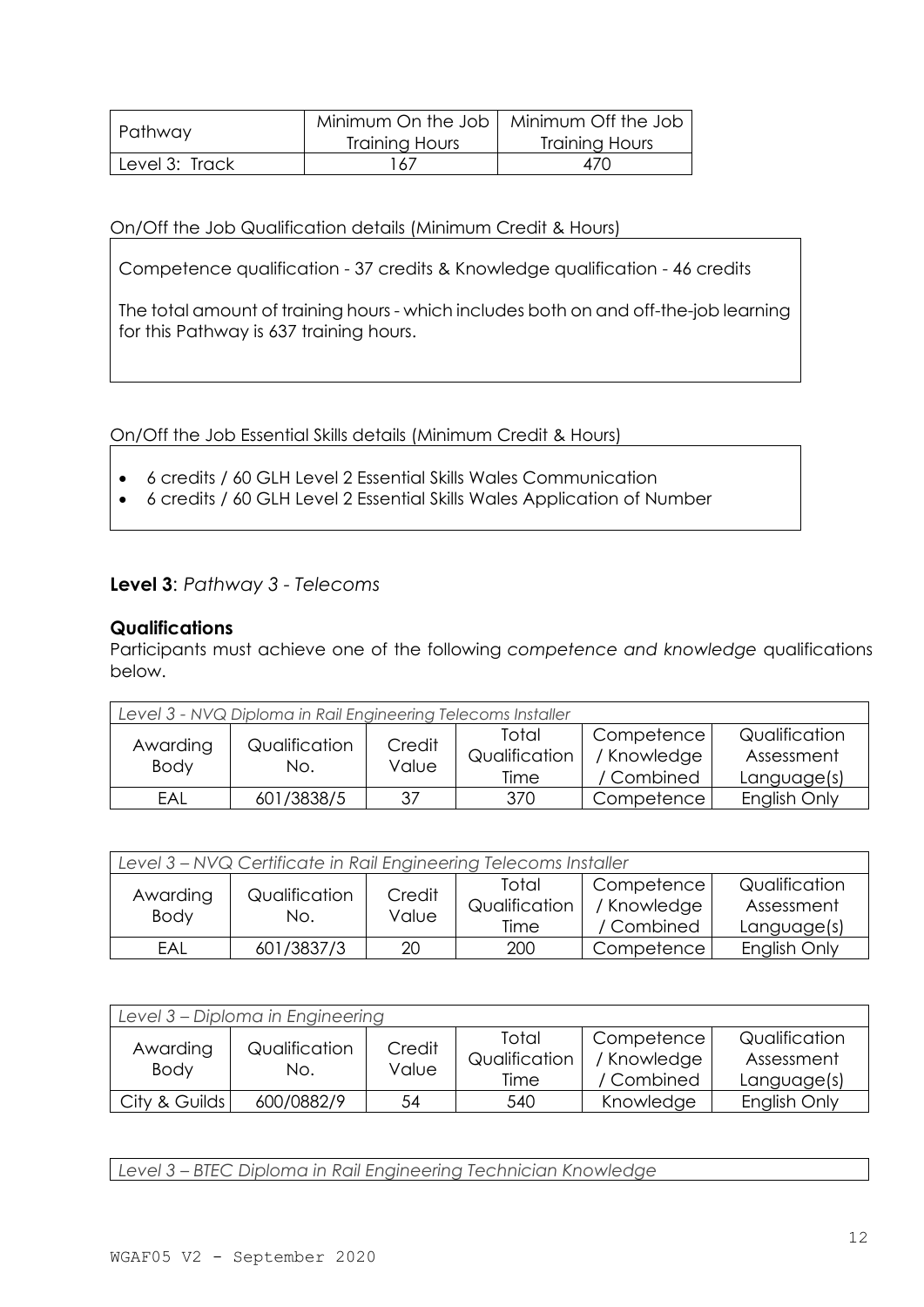| Awarding<br>Body | Qualification<br>No. | Credit<br>Value | Total<br>Qualification<br>Time | Competence<br>' Knowledge<br>/ Combined | Qualification<br>Assessment<br>Language(s) |
|------------------|----------------------|-----------------|--------------------------------|-----------------------------------------|--------------------------------------------|
| Pearson          | 603/2537/9           |                 | 552                            | Knowledge                               | English Only                               |

| Level 3 – Diploma in Installation and Maintenance of Engineering Assets |                      |                 |                                |                                         |                                            |  |  |
|-------------------------------------------------------------------------|----------------------|-----------------|--------------------------------|-----------------------------------------|--------------------------------------------|--|--|
| Awarding<br><b>Body</b>                                                 | Qualification<br>No. | Credit<br>Value | Total<br>Qualification<br>Time | Competence<br>/ Knowledge<br>/ Combined | Qualification<br>Assessment<br>Language(s) |  |  |
| EAL                                                                     | 601/0161/1           | 46              | 460                            | Knowledge                               | English Only                               |  |  |

| Level 3 - Diploma in Engineering Technology |                      |                 |                                |                                         |                                            |  |  |
|---------------------------------------------|----------------------|-----------------|--------------------------------|-----------------------------------------|--------------------------------------------|--|--|
| Awarding<br><b>Body</b>                     | Qualification<br>No. | Credit<br>Value | Total<br>Qualification<br>Time | Competence<br>/ Knowledge<br>/ Combined | Qualification<br>Assessment<br>Language(s) |  |  |
| EAL                                         | 501/1130/9           | 78              | 780                            | Knowledge                               | English Only                               |  |  |

| Level 3 - Subsidiary Diploma in Engineering Technologies |                      |                 |                                |                                         |                                            |  |  |
|----------------------------------------------------------|----------------------|-----------------|--------------------------------|-----------------------------------------|--------------------------------------------|--|--|
| Awarding<br><b>Body</b>                                  | Qualification<br>No. | Credit<br>Value | Total<br>Qualification<br>Time | Competence<br>/ Knowledge<br>/ Combined | Qualification<br>Assessment<br>Language(s) |  |  |
| EAL                                                      | 601/5799/9           | 48              | 480                            | Knowledge                               | English Only                               |  |  |

| Level 3 - Diploma in Engineering Technologies |                      |                 |                                |                                         |                                            |  |  |
|-----------------------------------------------|----------------------|-----------------|--------------------------------|-----------------------------------------|--------------------------------------------|--|--|
| Awarding<br><b>Body</b>                       | Qualification<br>No. | Credit<br>Value | Total<br>Qualification<br>Time | Competence<br>/ Knowledge<br>/ Combined | Qualification<br>Assessment<br>Language(s) |  |  |
| EAL                                           | 601/5801/3           | 68              | 680                            | Knowledge                               | English Only                               |  |  |

| Level 3 - Extended Diploma in Engineering Technologies |                      |                 |                                |                                         |                                            |  |  |
|--------------------------------------------------------|----------------------|-----------------|--------------------------------|-----------------------------------------|--------------------------------------------|--|--|
| Awarding<br><b>Body</b>                                | Qualification<br>No. | Credit<br>Value | Total<br>Qualification<br>Time | Competence<br>/ Knowledge<br>/ Combined | Qualification<br>Assessment<br>Language(s) |  |  |
| EAL                                                    | 601/5802/5           | 98              | 980                            | Knowledge                               | English Only                               |  |  |

Essential Skills Wales qualifications assessment languages are English-Welsh

| Level 3: (insert<br>Pathway title) | Level | Minimum Credit<br>Value |
|------------------------------------|-------|-------------------------|
| Communication                      |       |                         |
| Application of<br>Number           |       |                         |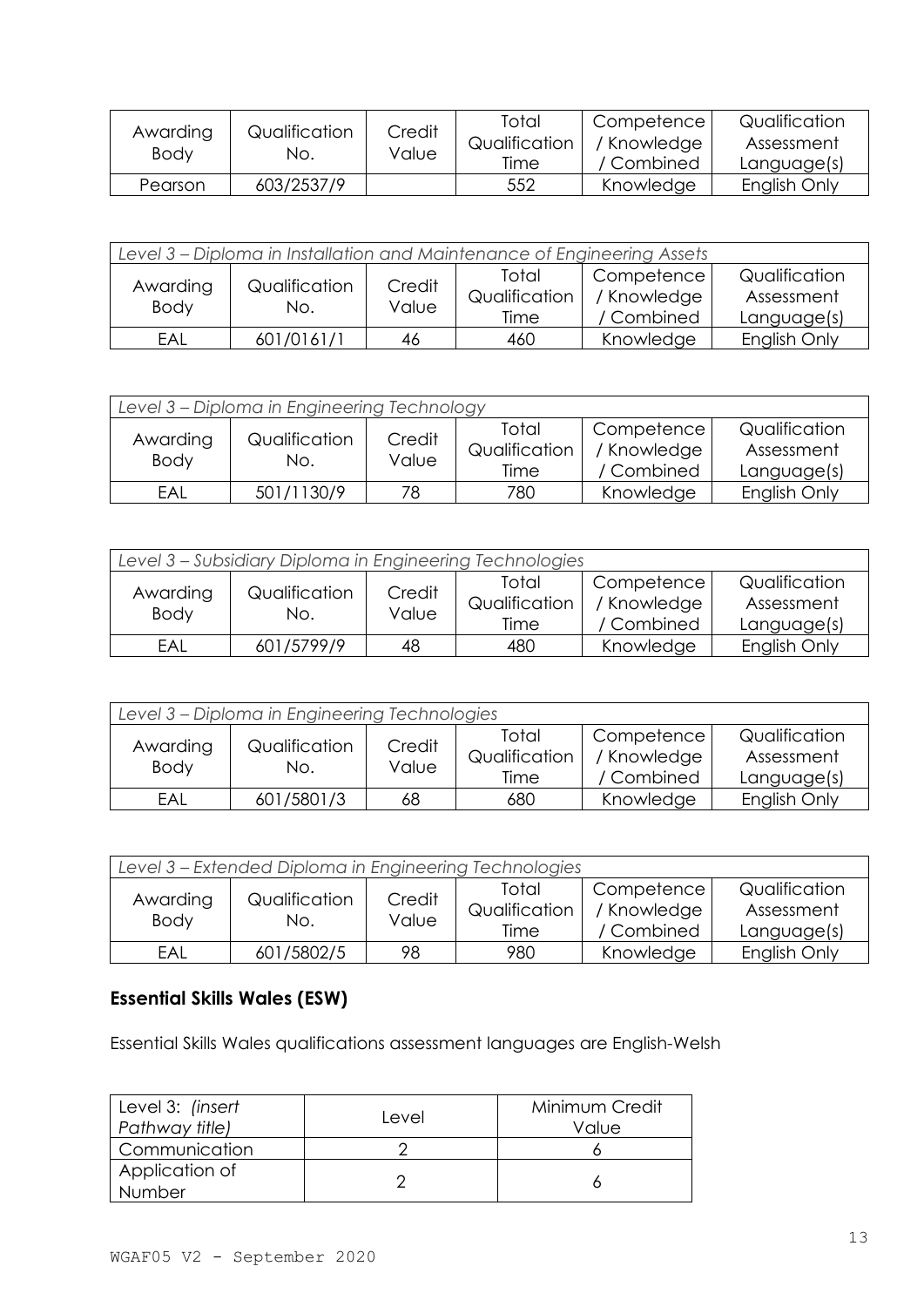# **On/Off the Job Training**

| Pathway           | Training Hours | Minimum On the Job   Minimum Off the Job<br><b>Training Hours</b> |  |
|-------------------|----------------|-------------------------------------------------------------------|--|
| Level 3: Telecoms | 130            | 470                                                               |  |

On/Off the Job Qualification details (Minimum Credit & Hours)

Competence qualification - 20 credits & Knowledge qualification - 46 credits

The total amount of training hours - which includes both on and off-the-job learning for this Pathway is 600 training hours.

On/Off the Job Essential Skills details (Minimum Credit & Hours)

- 6 credits / 60 GLH Level 2 Essential Skills Wales Communication
- 6 credits / 60 GLH Level 2 Essential Skills Wales Application of Number

# **Level 3**: *Pathway 4 - Electrification*

## **Qualifications**

Participants must achieve one of the following *competence and* qualifications below.

| Level 3 - NVQ Certificate in Rail Engineering Electrification Maintenance |                      |                 |                                |                                         |                                            |  |
|---------------------------------------------------------------------------|----------------------|-----------------|--------------------------------|-----------------------------------------|--------------------------------------------|--|
| Awarding<br><b>Body</b>                                                   | Qualification<br>No. | Credit<br>Value | Total<br>Qualification<br>Time | Competence<br>/ Knowledge<br>/ Combined | Qualification<br>Assessment<br>Language(s) |  |
| EAL                                                                       | 601/0197/0           | 22              | 220                            | Competence                              | English Only                               |  |

| Level 3 - NVQ Certificate in Rail Engineering Electrification Construction |            |        |               |             |               |  |  |
|----------------------------------------------------------------------------|------------|--------|---------------|-------------|---------------|--|--|
| Qualification<br>Awarding<br>Body<br>No.                                   |            | Credit | Total         | Competence  | Qualification |  |  |
|                                                                            |            |        | Qualification | / Knowledge | Assessment    |  |  |
|                                                                            | Value      | Time   | / Combined    | Language(s) |               |  |  |
| EAL                                                                        | 601/3880/4 | २1     | 310           | Competence  | English Only  |  |  |

| Level 3 - Diploma in Engineering |                      |                 |                                |                                         |                                            |  |  |
|----------------------------------|----------------------|-----------------|--------------------------------|-----------------------------------------|--------------------------------------------|--|--|
| Awarding<br><b>Body</b>          | Qualification<br>No. | Credit<br>Value | Total<br>Qualification<br>Time | Competence<br>/ Knowledge<br>/ Combined | Qualification<br>Assessment<br>Language(s) |  |  |
| City & Guilds                    | 600/0882/9           | 54              | 540                            | Knowledge                               | English Only                               |  |  |

*Level 3 – BTEC Diploma in Rail Engineering Technician Knowledge*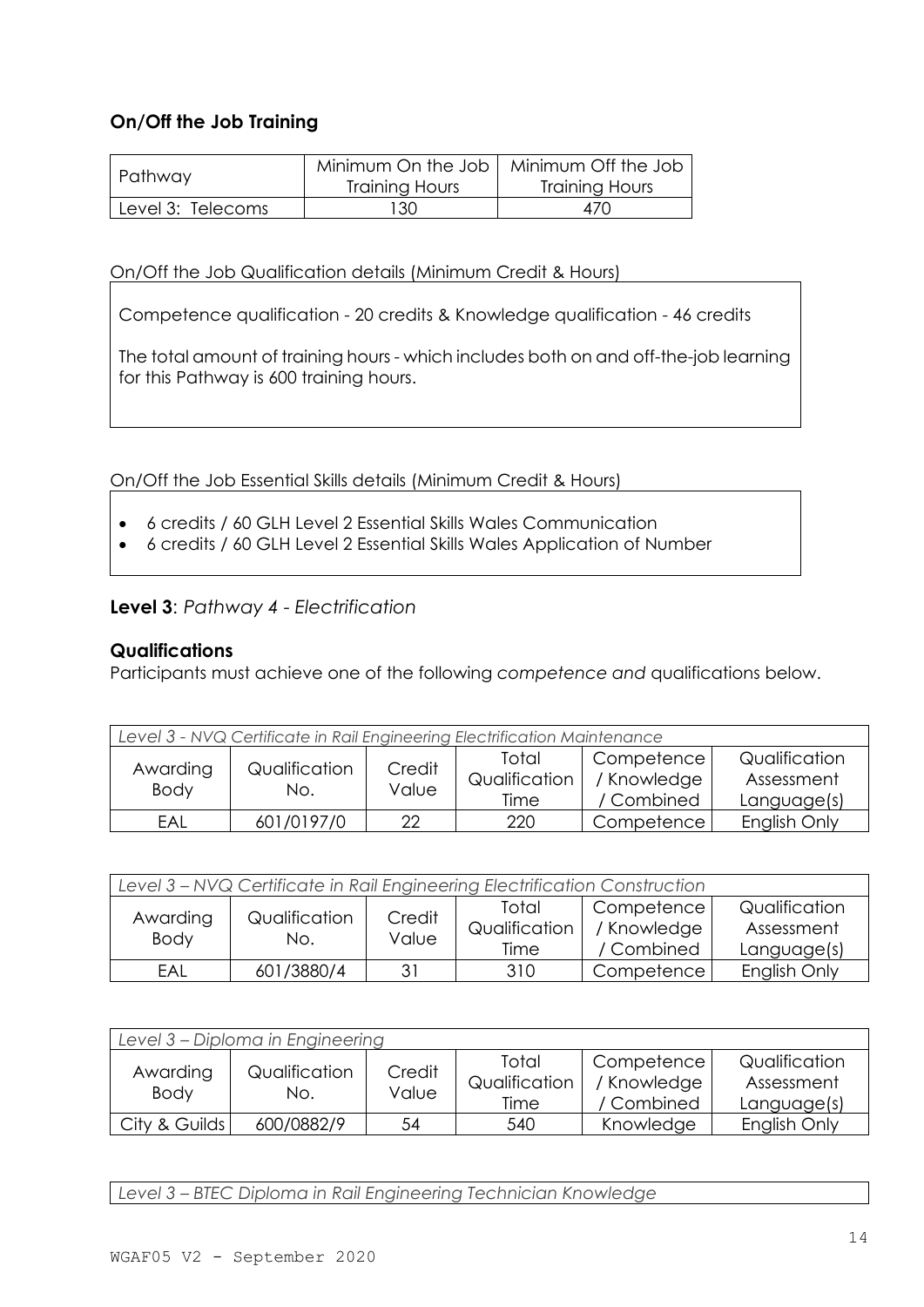| Awarding<br>Body | Qualification<br>No. | Credit<br>Value | Total<br>Qualification<br>Time | Competence<br>' Knowledge<br>/ Combined | Qualification<br>Assessment<br>Language(s) |
|------------------|----------------------|-----------------|--------------------------------|-----------------------------------------|--------------------------------------------|
| Pearson          | 603/2537/9           |                 | 552                            | Knowledge                               | English Only                               |

| Level 3 – Diploma in Installation and Maintenance of Engineering Assets |                      |                 |                                |                                         |                                            |  |  |
|-------------------------------------------------------------------------|----------------------|-----------------|--------------------------------|-----------------------------------------|--------------------------------------------|--|--|
| Awarding<br><b>Body</b>                                                 | Qualification<br>No. | Credit<br>Value | Total<br>Qualification<br>Time | Competence<br>/ Knowledge<br>/ Combined | Qualification<br>Assessment<br>Language(s) |  |  |
| EAL                                                                     | 601/0161/1           | 46              | 460                            | Knowledge                               | English Only                               |  |  |

| Level 3 - Diploma in Engineering Technology |                      |                 |                                |                                         |                                            |  |  |
|---------------------------------------------|----------------------|-----------------|--------------------------------|-----------------------------------------|--------------------------------------------|--|--|
| Awarding<br><b>Body</b>                     | Qualification<br>No. | Credit<br>Value | Total<br>Qualification<br>Time | Competence<br>/ Knowledge<br>/ Combined | Qualification<br>Assessment<br>Language(s) |  |  |
| EAL                                         | 501/1130/9           | 78              | 780                            | Knowledge                               | English Only                               |  |  |

| Level 3 - Subsidiary Diploma in Engineering Technologies |                      |                 |                                |                                         |                                            |  |
|----------------------------------------------------------|----------------------|-----------------|--------------------------------|-----------------------------------------|--------------------------------------------|--|
| Awarding<br><b>Body</b>                                  | Qualification<br>No. | Credit<br>Value | Total<br>Qualification<br>Time | Competence<br>/ Knowledge<br>/ Combined | Qualification<br>Assessment<br>Language(s) |  |
| EAL                                                      | 601/5799/9           | 48              | 480                            | Knowledge                               | English Only                               |  |

| Level 3 - Diploma in Engineering Technologies |                      |                 |                                |                                         |                                            |  |  |
|-----------------------------------------------|----------------------|-----------------|--------------------------------|-----------------------------------------|--------------------------------------------|--|--|
| Awarding<br><b>Body</b>                       | Qualification<br>No. | Credit<br>Value | Total<br>Qualification<br>Time | Competence<br>/ Knowledge<br>/ Combined | Qualification<br>Assessment<br>Language(s) |  |  |
| EAL                                           | 601/5801/3           | 68              | 680                            | Knowledge                               | English Only                               |  |  |

| Level 3 – Extended Diploma in Engineering Technologies |                      |                 |                                |                                         |                                            |  |  |
|--------------------------------------------------------|----------------------|-----------------|--------------------------------|-----------------------------------------|--------------------------------------------|--|--|
| Awarding<br><b>Body</b>                                | Qualification<br>No. | Credit<br>Value | Total<br>Qualification<br>Time | Competence<br>/ Knowledge<br>/ Combined | Qualification<br>Assessment<br>Language(s) |  |  |
| EAL                                                    | 601/5802/5           | 98              | 980                            | Knowledge                               | English Only                               |  |  |

Essential Skills Wales qualifications assessment languages are English-Welsh

| Level 3: (insert<br>Pathway title) | Level | Minimum Credit<br>Value |
|------------------------------------|-------|-------------------------|
| Communication                      |       |                         |
| Application of<br>Number           |       |                         |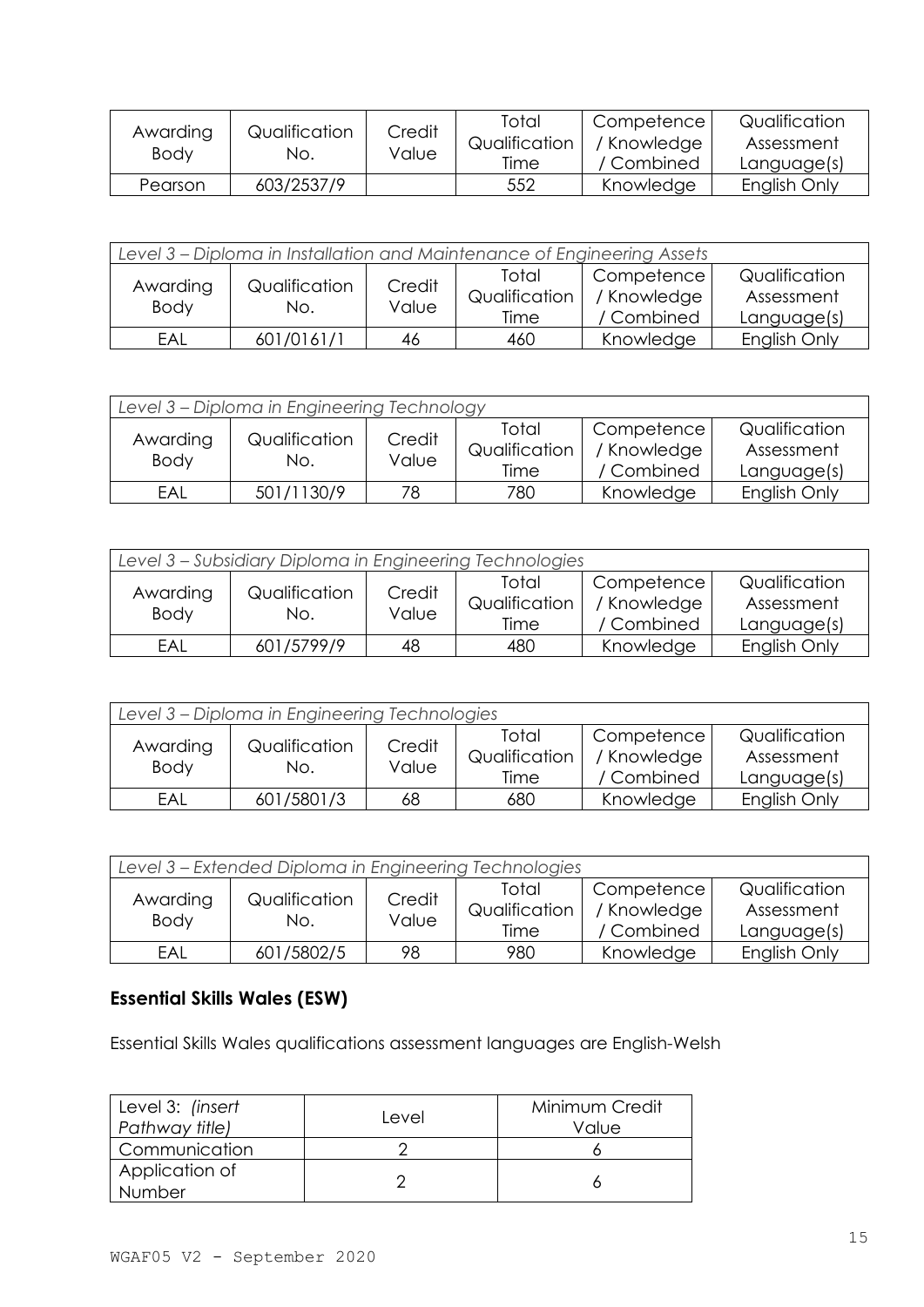# **On/Off the Job Training**

| Pathway                  | Minimum On the Job<br>Training Hours | Minimum Off the Job<br>Training Hours |
|--------------------------|--------------------------------------|---------------------------------------|
| Level 3: Electrification | 64                                   | 470                                   |

On/Off the Job Qualification details (Minimum Credit & Hours)

Competence qualification - 22 credits & Knowledge qualification - 46 credits

The total amount of training hours - which includes both on and off-the-job learning for this Pathway is 634 training hours.

On/Off the Job Essential Skills details (Minimum Credit & Hours)

- 6 credits / 60 GLH Level 2 Essential Skills Wales Communication
- 6 credits / 60 GLH Level 2 Essential Skills Wales Application of Number
- •

# <span id="page-15-0"></span>**JOB ROLES**

The latest version of the job roles and job descriptions for this Pathway can be found **[here](https://businesswales.gov.wales/skillsgateway/sites/skillsgateway/files/documents/Engineering-FR03998-SEMTA-Rail-Infrastructure-Engineering-L2-3-EN-April-2020.pdf)**

## <span id="page-15-1"></span>**PROGRESSION**

#### **Level 2:**

## **Progression routes into:**

Entrants to the level 2 framework are likely to primarily be school leavers who have completed their GCSE or Welsh Baccalaureate studies, and in some cases relevant vocational activity such as a Pre-Apprenticeship programme or extended work experience.

More specifically they may:

- have previous employment or work experience in the rail sector or have completed a 14 to 19 Diploma in Engineering or
- have GCSE's in English, Maths and a Science (grade D to E or higher) or have a Welsh Baccalaureate or
- have completed an Enhanced Engineering Programme (formerly Pathways to Apprenticeship programme) or
- be keen and motivated to work in the rail engineering sector or be practically minded and want to work with their hands or
- be willing to undertake a course of training both on-the-job and off-the job and apply this learning in the workplace or
- have completed a Pre-Apprenticeship in Engineering or other related area or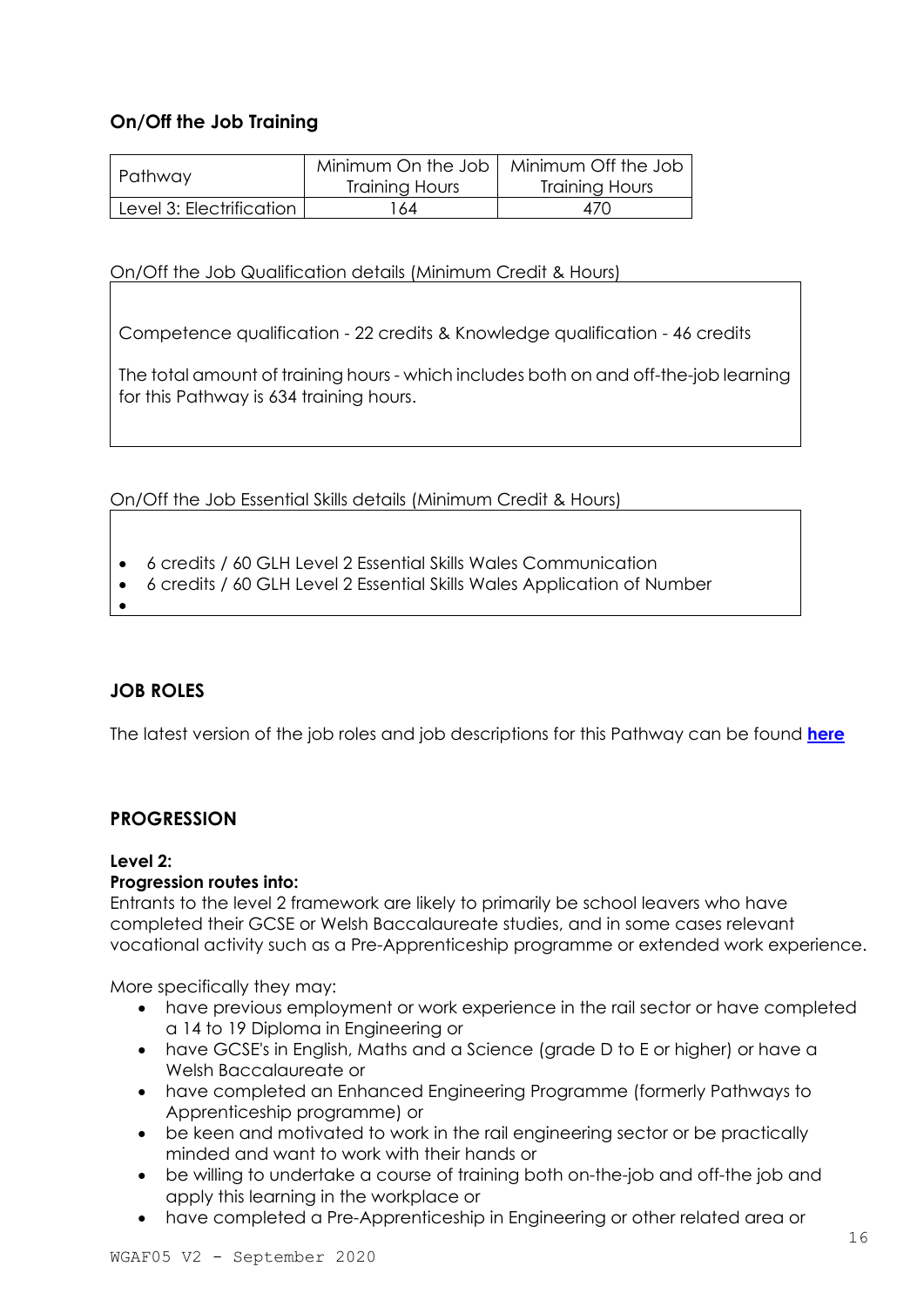- have completed the Essential Skills Wales (ESW) or Essential Skills Qualifications (ESQ) or have an interest in problem solving and organising activities or
- have completed tests in basic numeracy, literacy and communications skills and have spatial awareness.

Other entrants may have experience from working in the sector, and are now seeking to become qualified by undertaking an apprenticeship programme.

Particular interest would be shown to those applicants who have had previous work experience or employment in the rail sector.

#### **Progression from:**

On completion of the Level 2 Apprenticeship, individuals may continue working as Track Operatives or can go on to become team leaders and supervisors. Alternatively, completion of the Level 2 Apprenticeship in Rail Infrastructure (Track) may support progression onto the Level 3 Apprenticeship in Rail Infrastructure.

#### **Level 3:**

#### **Progression routes into:**

Entrants to the level 3 framework are likely to primarily be school leavers who have completed their GCSE or Welsh Baccalaureate studies and in some cases relevant vocational activity such as Pre-Apprenticeship programme or extended work experience. More specifically they may:

- have GCSEs in English, Maths and a Science grade C or above or have a Welsh Baccalaureate or
- have a 14-19 Diploma in Engineering or
- have A or AS levels in Science, Technology, Engineering or Mathematics subjects or have completed a Foundation level apprenticeship in Rail Infrastructure Engineering or have previous work experience or employment in the Rail or Engineering sector or
- be willing to undertake a course of training both on-the-job and off-the-job and apply this learning in the workplace and
- be keen and motivated to work in a rail engineering environment

Other entrants may have experience from working in the sector, and are now seeking to become qualified by undertaking an apprenticeship programme.

Particular interest would be shown to those applicants who have had previous work experience or employment in the rail sector.

#### **Progression from:**

While significant numbers of Apprentices will seek internal progression to team leader or supervisory roles or follow a route into a senior technical role within their companies, some will want to progress to a Higher Apprenticeship in Engineering (Rail Pathway) and others may decide to opt for a Foundation Degree in Railway Engineering or HNC/HND. More generally, most ex-apprentices aspire to a combination of internal promotion while at the same time undertaking company sponsored qualifications as specified above.

# <span id="page-16-0"></span>**EQUALITY & DIVERSITY**

It is important that apprenticeship Pathways are inclusive and can demonstrate an active approach to identifying and removing barriers to entry and progression. Pathways should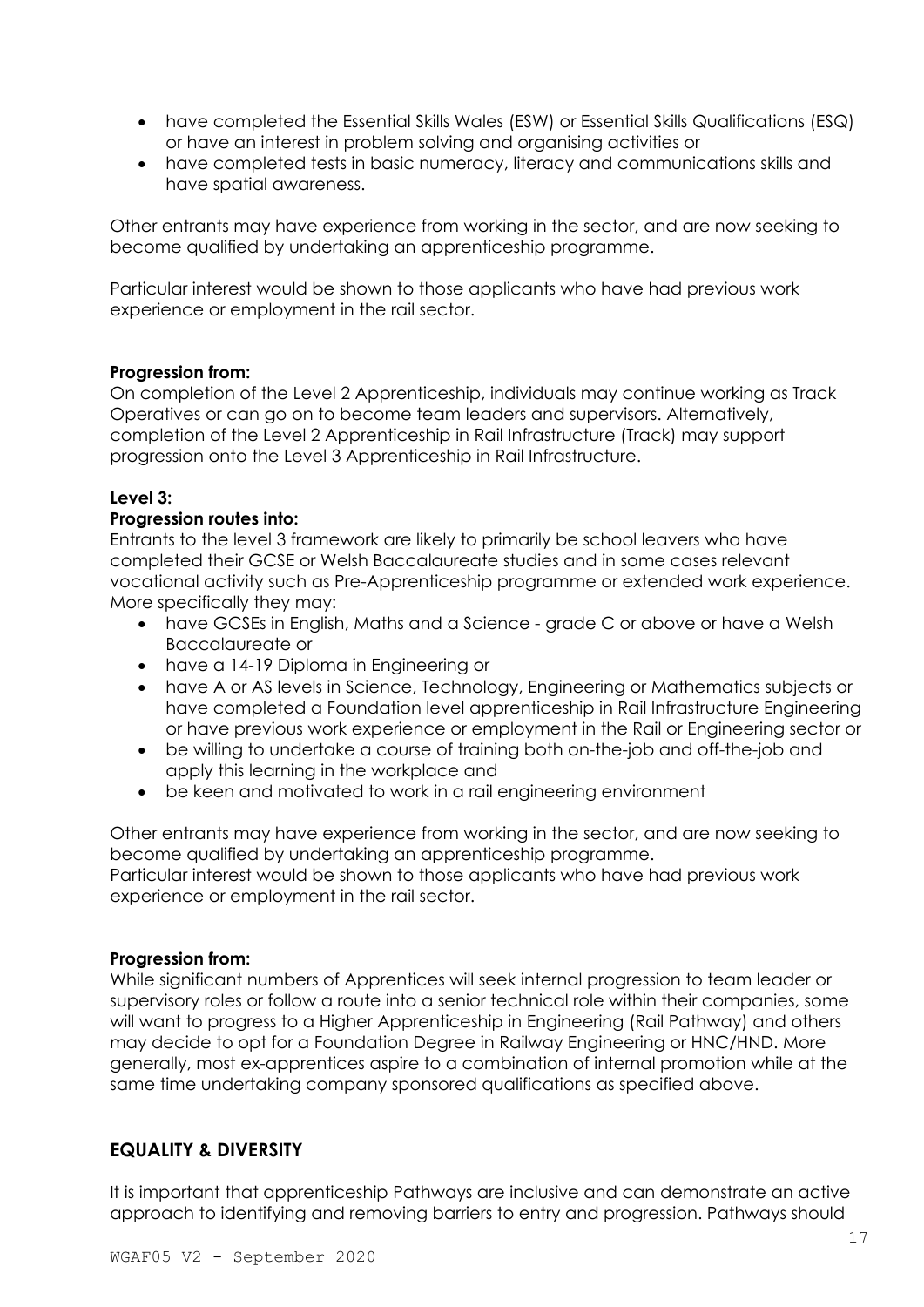advance equality of opportunity between persons who share protected characteristics and those persons who do not as identified in the Equality Act 2010.

The protected characteristics identified in the Equality Act are age, disability, gender reassignment, race, religion or belief, sex, sexual orientation. Marriage and civil partnership is also included although only in respect of the requirement to eliminate discrimination in employment.

Training providers and employers MUST also comply with the other duty under the Equality Act 2010 to ensure that applicants are not discriminated against in terms of entry to the industry based upon those nine protected characteristics.

*Apprenticeship frameworks should promote equality of access for those with a protected characteristic. Specifically, a framework should include a statement setting out:*

- *Whether and where there is under-representation within the occupational area;*
- *The barriers to entry and progression for individuals within these groups; and*
- *What action has been taken to remove these barriers or to justify them objectively for the skill, trade or occupation.*

*Within the rail engineering industry, only about 4.4% of the workforce are women. The percentage of the workforce that is ethnic minority is also lower than the national average, at 5%.* 

Enginuity recognises the training and business benefits of having apprentices from a wide variety of diverse backgrounds. We are committed to ensuring equality and diversity drives all aspects of apprentice selection and recruitment. Equal opportunity and diversity refers to the active elimination of unlawful or unfair discrimination against any person or group on the grounds of gender, race, colour, nationality, ethnic origin, religion, age, sexual orientation, marriage and civil partnership, pregnancy and maternity, political belief, disability and where appropriate, prison/offender background where this is deemed irrelevant.

Despite the encouraging numbers of both female participants and ethnic minorities on the 14 to 19 Engineering and Manufacturing Diplomas and Young Apprenticeship programmes, the Engineering sector still has a significant way to go to encourage women into engineering and manufacturing careers.

Enginuity wishes to make a Gender Equality Commitment. Enginuity has signed the United Kingdom Resource Centre (UKRC) CEO's charter in a bid to step up female recruitment in its key sectors and programmes. Due to impending skills gaps it is estimated that 204,000 people will be required to be recruited and trained between 2010-2016 within Enginuity's sectors of Rail (18,700) aerospace, automotive, composites, electrical, electronics, maintenance, marine, mathematics, metals and engineered metal products, renewables and science.

The UKRC is the Government's leading body for advanced gender equality in science, engineering and technology (SET) and the CEO's charter is a formal commitment to the UKRC's agenda to challenge the under-representation of women in SET. Women make up 50% of the labour market, yet they make up less than 20% of the labour market in science, engineering and technology.

The UKRC believes that only a concerted effort by the SET industry will break down the gender barriers that exist in traditionally male-dominated environments and we want to be part of a new consensus which will create an inclusive working environment for women. The manufacturing industries in which this framework operates are traditionally dominated by a white, male workforce. However, faced with an ageing workforce and the probability of skill shortages we must look to attract new entrants from a much more